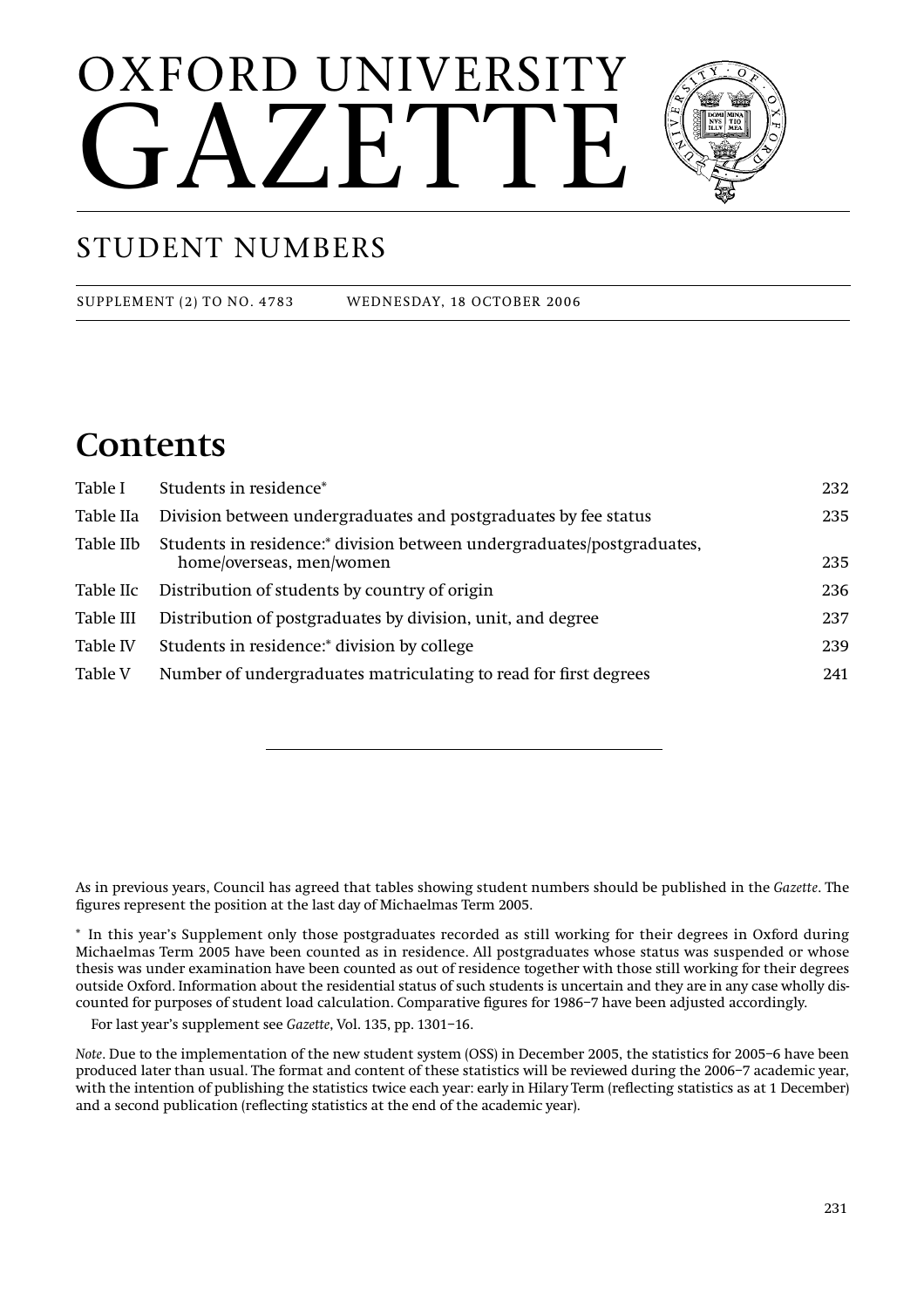| i                                         |  |
|-------------------------------------------|--|
|                                           |  |
| ֖֖֖֖֖֧֖֧֚֚֚֚֚֚֚֚֚֚֚֚֚֚֚֚֚֚֚֚֚֚֚֚֚֚֚֚֡֝֝֓֝ |  |
|                                           |  |

Undergraduates<br>Undergraduates reading for Honour Schools

|                                                            |                                                                                                                                                                                                                                                                                                                        |  | $1991 - 2$                                                                                                                                                                                                                                                                                                     | $2001 - 2$                                                                  | $2002 - 3$ | $2003 - 4$                                                                                                                                                                                                                                                                                                                           | $2004 - 5$                                                                      | $2005 - 6$ |                                   |
|------------------------------------------------------------|------------------------------------------------------------------------------------------------------------------------------------------------------------------------------------------------------------------------------------------------------------------------------------------------------------------------|--|----------------------------------------------------------------------------------------------------------------------------------------------------------------------------------------------------------------------------------------------------------------------------------------------------------------|-----------------------------------------------------------------------------|------------|--------------------------------------------------------------------------------------------------------------------------------------------------------------------------------------------------------------------------------------------------------------------------------------------------------------------------------------|---------------------------------------------------------------------------------|------------|-----------------------------------|
| Agricultural and Forest Sciences (discontinued)            |                                                                                                                                                                                                                                                                                                                        |  |                                                                                                                                                                                                                                                                                                                |                                                                             |            |                                                                                                                                                                                                                                                                                                                                      |                                                                                 |            |                                   |
| Ancient and Modern History                                 |                                                                                                                                                                                                                                                                                                                        |  |                                                                                                                                                                                                                                                                                                                |                                                                             |            |                                                                                                                                                                                                                                                                                                                                      |                                                                                 |            |                                   |
| Archaeology and Anthropology<br>ကြ                         |                                                                                                                                                                                                                                                                                                                        |  |                                                                                                                                                                                                                                                                                                                |                                                                             |            |                                                                                                                                                                                                                                                                                                                                      |                                                                                 |            |                                   |
| Biochemistry<br>त्त                                        |                                                                                                                                                                                                                                                                                                                        |  |                                                                                                                                                                                                                                                                                                                |                                                                             |            |                                                                                                                                                                                                                                                                                                                                      |                                                                                 |            |                                   |
| <b>Biological Sciences</b><br>顶                            |                                                                                                                                                                                                                                                                                                                        |  |                                                                                                                                                                                                                                                                                                                |                                                                             |            |                                                                                                                                                                                                                                                                                                                                      |                                                                                 |            |                                   |
| Botany (discontinued)<br>ତ                                 |                                                                                                                                                                                                                                                                                                                        |  |                                                                                                                                                                                                                                                                                                                |                                                                             |            |                                                                                                                                                                                                                                                                                                                                      |                                                                                 |            |                                   |
| Chemistry                                                  |                                                                                                                                                                                                                                                                                                                        |  |                                                                                                                                                                                                                                                                                                                |                                                                             |            |                                                                                                                                                                                                                                                                                                                                      |                                                                                 |            |                                   |
| lassical Archaeology & Ancient History                     |                                                                                                                                                                                                                                                                                                                        |  |                                                                                                                                                                                                                                                                                                                |                                                                             |            |                                                                                                                                                                                                                                                                                                                                      |                                                                                 |            |                                   |
| <b>Ilassics and English</b>                                |                                                                                                                                                                                                                                                                                                                        |  |                                                                                                                                                                                                                                                                                                                |                                                                             |            |                                                                                                                                                                                                                                                                                                                                      |                                                                                 |            |                                   |
| Classics and Modern Languages<br>≊                         |                                                                                                                                                                                                                                                                                                                        |  |                                                                                                                                                                                                                                                                                                                |                                                                             |            |                                                                                                                                                                                                                                                                                                                                      |                                                                                 |            |                                   |
| Computation/Computer Science<br>Ξ                          |                                                                                                                                                                                                                                                                                                                        |  |                                                                                                                                                                                                                                                                                                                |                                                                             |            |                                                                                                                                                                                                                                                                                                                                      |                                                                                 |            |                                   |
| <b>Economics and Management</b><br>$\overline{2}$          |                                                                                                                                                                                                                                                                                                                        |  |                                                                                                                                                                                                                                                                                                                |                                                                             |            |                                                                                                                                                                                                                                                                                                                                      |                                                                                 |            |                                   |
| Engineering and Materials<br>$\widetilde{13}$              |                                                                                                                                                                                                                                                                                                                        |  |                                                                                                                                                                                                                                                                                                                |                                                                             |            |                                                                                                                                                                                                                                                                                                                                      |                                                                                 |            |                                   |
| Engineering and Computer Science<br>(म                     |                                                                                                                                                                                                                                                                                                                        |  |                                                                                                                                                                                                                                                                                                                |                                                                             |            |                                                                                                                                                                                                                                                                                                                                      |                                                                                 |            |                                   |
| Engineering and Economics (discontinued)<br>$\overline{5}$ |                                                                                                                                                                                                                                                                                                                        |  |                                                                                                                                                                                                                                                                                                                |                                                                             |            |                                                                                                                                                                                                                                                                                                                                      |                                                                                 |            |                                   |
| Engineering, Economics and Management<br>ত্ৰ               |                                                                                                                                                                                                                                                                                                                        |  |                                                                                                                                                                                                                                                                                                                |                                                                             |            |                                                                                                                                                                                                                                                                                                                                      |                                                                                 |            |                                   |
| Engineering Science<br>Ë                                   |                                                                                                                                                                                                                                                                                                                        |  |                                                                                                                                                                                                                                                                                                                |                                                                             |            |                                                                                                                                                                                                                                                                                                                                      |                                                                                 |            |                                   |
| English<br>$\left( 8\right)$                               |                                                                                                                                                                                                                                                                                                                        |  |                                                                                                                                                                                                                                                                                                                |                                                                             |            |                                                                                                                                                                                                                                                                                                                                      |                                                                                 |            |                                   |
| English and Modern Languages<br>$\overline{19}$            |                                                                                                                                                                                                                                                                                                                        |  |                                                                                                                                                                                                                                                                                                                |                                                                             |            |                                                                                                                                                                                                                                                                                                                                      |                                                                                 |            |                                   |
| European and Middle Eastern Languages<br>$\widehat{20}$    |                                                                                                                                                                                                                                                                                                                        |  |                                                                                                                                                                                                                                                                                                                |                                                                             |            |                                                                                                                                                                                                                                                                                                                                      |                                                                                 |            |                                   |
| Experimental Psychology<br>$\widehat{\mathbb{Z}}$          |                                                                                                                                                                                                                                                                                                                        |  |                                                                                                                                                                                                                                                                                                                |                                                                             |            |                                                                                                                                                                                                                                                                                                                                      |                                                                                 |            |                                   |
| Geography<br>22                                            |                                                                                                                                                                                                                                                                                                                        |  |                                                                                                                                                                                                                                                                                                                |                                                                             |            |                                                                                                                                                                                                                                                                                                                                      |                                                                                 |            |                                   |
| Geology/Earth Sciences<br>$\widehat{23}$                   |                                                                                                                                                                                                                                                                                                                        |  |                                                                                                                                                                                                                                                                                                                |                                                                             |            |                                                                                                                                                                                                                                                                                                                                      |                                                                                 |            |                                   |
| History of Art<br>24                                       |                                                                                                                                                                                                                                                                                                                        |  |                                                                                                                                                                                                                                                                                                                |                                                                             |            |                                                                                                                                                                                                                                                                                                                                      |                                                                                 |            |                                   |
| Human Sciences<br>$\overline{25}$                          |                                                                                                                                                                                                                                                                                                                        |  |                                                                                                                                                                                                                                                                                                                |                                                                             |            |                                                                                                                                                                                                                                                                                                                                      |                                                                                 |            |                                   |
| urisprudence<br>ନ୍ତି                                       |                                                                                                                                                                                                                                                                                                                        |  |                                                                                                                                                                                                                                                                                                                |                                                                             |            |                                                                                                                                                                                                                                                                                                                                      |                                                                                 |            |                                   |
| iterae Humaniores<br>$\widetilde{\Sigma}$                  |                                                                                                                                                                                                                                                                                                                        |  |                                                                                                                                                                                                                                                                                                                |                                                                             |            |                                                                                                                                                                                                                                                                                                                                      |                                                                                 |            |                                   |
| Materials, Economics and Management<br>28)                 |                                                                                                                                                                                                                                                                                                                        |  |                                                                                                                                                                                                                                                                                                                |                                                                             |            |                                                                                                                                                                                                                                                                                                                                      |                                                                                 |            |                                   |
| Mathematics<br>ନ୍ଧି                                        |                                                                                                                                                                                                                                                                                                                        |  |                                                                                                                                                                                                                                                                                                                |                                                                             |            |                                                                                                                                                                                                                                                                                                                                      |                                                                                 |            |                                   |
| Mathematics and Computation<br>$\widehat{5}$               |                                                                                                                                                                                                                                                                                                                        |  |                                                                                                                                                                                                                                                                                                                |                                                                             |            |                                                                                                                                                                                                                                                                                                                                      |                                                                                 |            |                                   |
| Mathematics and Philosophy<br>$\widehat{\Xi}$              |                                                                                                                                                                                                                                                                                                                        |  |                                                                                                                                                                                                                                                                                                                |                                                                             |            |                                                                                                                                                                                                                                                                                                                                      |                                                                                 |            |                                   |
| Mathematics and Statistics<br>$\widetilde{\mathbf{2}}$     |                                                                                                                                                                                                                                                                                                                        |  |                                                                                                                                                                                                                                                                                                                |                                                                             |            |                                                                                                                                                                                                                                                                                                                                      |                                                                                 |            |                                   |
| Materials Science<br>$\overline{33}$                       |                                                                                                                                                                                                                                                                                                                        |  |                                                                                                                                                                                                                                                                                                                |                                                                             |            |                                                                                                                                                                                                                                                                                                                                      |                                                                                 |            |                                   |
| <b>Medical Sciences</b><br>त्री                            |                                                                                                                                                                                                                                                                                                                        |  |                                                                                                                                                                                                                                                                                                                |                                                                             |            |                                                                                                                                                                                                                                                                                                                                      |                                                                                 |            |                                   |
| Modern History<br>$\overline{35}$                          |                                                                                                                                                                                                                                                                                                                        |  |                                                                                                                                                                                                                                                                                                                |                                                                             |            |                                                                                                                                                                                                                                                                                                                                      |                                                                                 |            |                                   |
| Modern History and Economics<br>ନ୍ତି                       |                                                                                                                                                                                                                                                                                                                        |  |                                                                                                                                                                                                                                                                                                                |                                                                             |            |                                                                                                                                                                                                                                                                                                                                      |                                                                                 |            |                                   |
| Modern History and English<br>$\tilde{\mathcal{E}}$        |                                                                                                                                                                                                                                                                                                                        |  |                                                                                                                                                                                                                                                                                                                | : 8 8 3 3 : 6 1 8 8 6 4 9 8 : 9 4 8 8 1 9 3 9 1 3 9 9 9 8 8 8 : 6 : 8 5 9 8 |            | $:$ 3 $R$ $\overline{R}$ $\overline{S}$ $:$ 3 $R$ 3 $R$ 3 $R$ 3 $R$ 3 $R$ $\overline{R}$ $\overline{R}$ $\overline{R}$ $\overline{S}$ $:$ $\overline{S}$ $R$ $3$ $4$ $3$ $5$ $R$ $\overline{R}$ $\overline{R}$ $\overline{S}$ $\overline{R}$ $\overline{R}$ $\overline{S}$ $\overline{R}$ $\overline{R}$ $\overline{S}$ $\overline{$ |                                                                                 |            |                                   |
| Modern History and Modern Languages<br>38)                 | $\frac{1}{2}$<br>$\frac{1}{2}$ $\frac{1}{2}$ $\frac{1}{2}$ $\frac{1}{2}$ $\frac{1}{2}$ $\frac{1}{2}$ $\frac{1}{2}$ $\frac{1}{2}$ $\frac{1}{2}$ $\frac{1}{2}$ $\frac{1}{2}$ $\frac{1}{2}$ $\frac{1}{2}$ $\frac{1}{2}$ $\frac{1}{2}$ $\frac{1}{2}$ $\frac{1}{2}$ $\frac{1}{2}$ $\frac{1}{2}$ $\frac{1}{2}$ $\frac{1}{2}$ |  | $:$ $\mathbb{R}$ $:$ $\mathbb{R}$ $\mathbb{R}$ $\mathbb{R}$ $\mathbb{R}$ $:$ $\mathbb{R}$ $\mathbb{R}$ $\mathbb{R}$ $:$ $\mathbb{R}$ $\mathbb{R}$ $\mathbb{R}$ $:$ $\mathbb{R}$ $\mathbb{R}$ $:$ $\mathbb{R}$ $\mathbb{R}$ $:$ $\mathbb{R}$ $:$ $\mathbb{R}$ $:$ $\mathbb{R}$ $:$ $\mathbb{R}$ $:$ $\mathbb{R$ |                                                                             |            |                                                                                                                                                                                                                                                                                                                                      | : 8 T X 8 5 : 6 F 3 F 3 8 9 7 : 8 9 F 6 E 9 F 5 9 - 8 F 9 F 8 6 8 8 9 6 F 3 9 6 |            | ecorooooeeerreseeeeaaaaaaaaaaaaaa |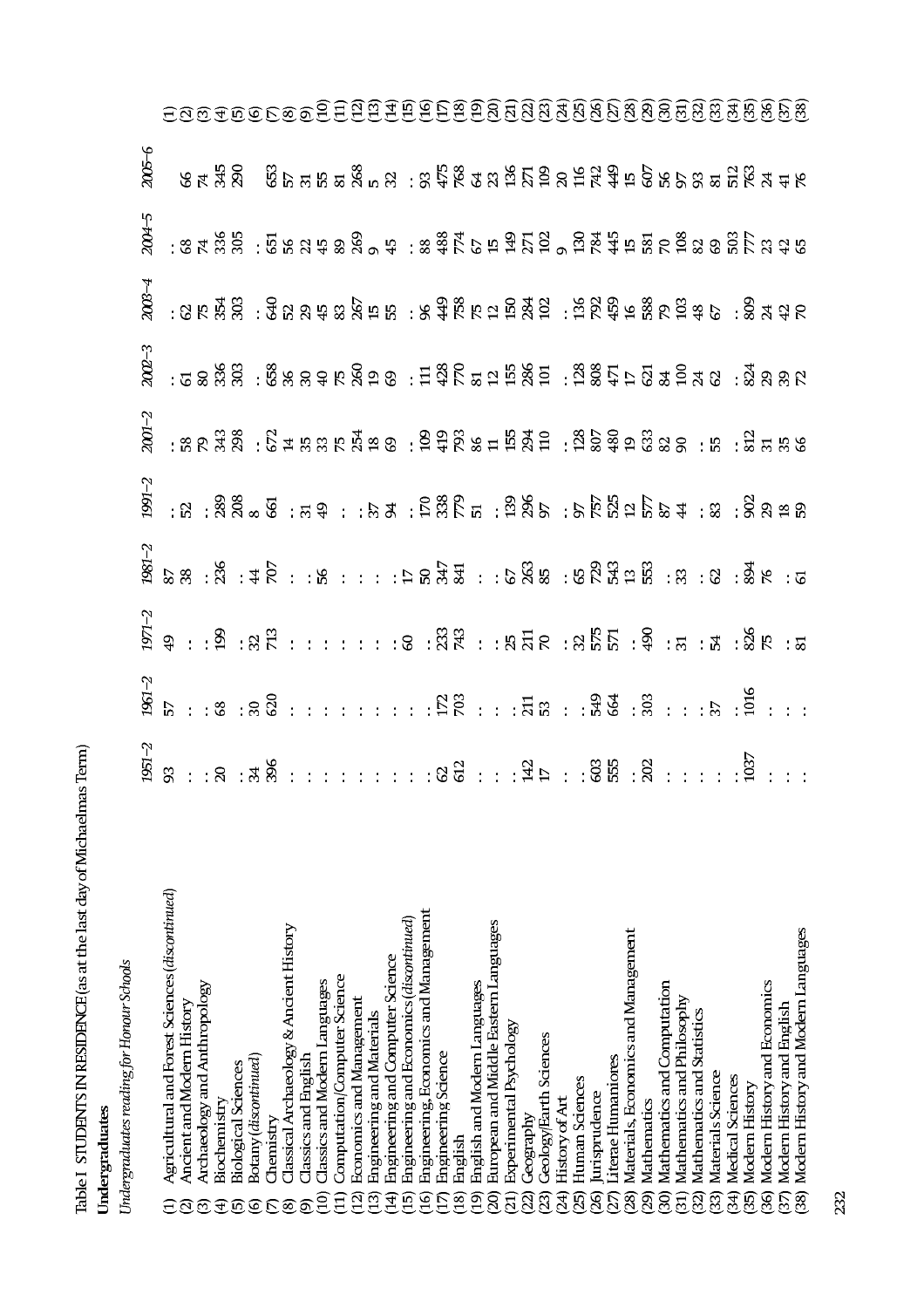|                                                                                                                                                                                                                                                                                       | 1951 2                             | 1961-2                   | $1971 - 2$                              | $1981 - 2$ | $1991 - 2$          |       |       |       |       |       |                                                                                                                                                                                                                                                                                                                                                                 |
|---------------------------------------------------------------------------------------------------------------------------------------------------------------------------------------------------------------------------------------------------------------------------------------|------------------------------------|--------------------------|-----------------------------------------|------------|---------------------|-------|-------|-------|-------|-------|-----------------------------------------------------------------------------------------------------------------------------------------------------------------------------------------------------------------------------------------------------------------------------------------------------------------------------------------------------------------|
|                                                                                                                                                                                                                                                                                       |                                    |                          |                                         |            |                     |       |       |       |       |       |                                                                                                                                                                                                                                                                                                                                                                 |
| (39) Modern History and Politics<br>(40) Modern Languages                                                                                                                                                                                                                             |                                    |                          |                                         |            |                     |       |       |       |       |       |                                                                                                                                                                                                                                                                                                                                                                 |
| Music<br>$\frac{1}{2}$                                                                                                                                                                                                                                                                |                                    |                          |                                         |            |                     |       |       |       |       |       |                                                                                                                                                                                                                                                                                                                                                                 |
|                                                                                                                                                                                                                                                                                       |                                    |                          |                                         |            |                     |       |       |       |       |       |                                                                                                                                                                                                                                                                                                                                                                 |
| Philosophy and Modern Languages<br>(42) Oriental Studies<br>(43) Philosophy and Modern Lan<br>(44) Philosophy, Politics and Eco<br>(45) Philosophy and Theology<br>(46) Physics and Philosophy<br>(47) Physiological Sciences<br>(48) Physiological Sciences<br>(50) Pure and Applied | : 5231 : 5131 : 5131 : 5131 : 5131 | :545 : 56 : 57 : 58 : 58 |                                         |            | : 34888989898999999 |       |       |       |       |       |                                                                                                                                                                                                                                                                                                                                                                 |
| Philosophy, Politics and Economics                                                                                                                                                                                                                                                    |                                    |                          |                                         |            |                     |       |       |       |       |       |                                                                                                                                                                                                                                                                                                                                                                 |
|                                                                                                                                                                                                                                                                                       |                                    |                          |                                         |            |                     |       |       |       |       |       |                                                                                                                                                                                                                                                                                                                                                                 |
|                                                                                                                                                                                                                                                                                       |                                    |                          |                                         |            |                     |       |       |       |       |       |                                                                                                                                                                                                                                                                                                                                                                 |
|                                                                                                                                                                                                                                                                                       |                                    |                          |                                         |            |                     |       |       |       |       |       |                                                                                                                                                                                                                                                                                                                                                                 |
|                                                                                                                                                                                                                                                                                       |                                    |                          |                                         |            |                     |       |       |       |       |       |                                                                                                                                                                                                                                                                                                                                                                 |
| Psychology, Philosophy and Physiology                                                                                                                                                                                                                                                 |                                    |                          |                                         |            |                     |       |       |       |       |       |                                                                                                                                                                                                                                                                                                                                                                 |
| Pure and Applied Biology (discontinued)                                                                                                                                                                                                                                               |                                    |                          |                                         |            |                     |       |       |       |       |       |                                                                                                                                                                                                                                                                                                                                                                 |
|                                                                                                                                                                                                                                                                                       |                                    |                          |                                         |            |                     |       |       |       |       |       |                                                                                                                                                                                                                                                                                                                                                                 |
| 52) Zoology (discontinued)                                                                                                                                                                                                                                                            |                                    |                          | $: 8$ 3 3 $: 8$ 3 $4$ 5 $5$ $: 8$ 3 $1$ |            |                     |       |       |       |       |       | $\widetilde{\mathfrak{G}}$ $\widehat{\mathfrak{F}}$ $\widehat{\mathfrak{F}}$ $\widehat{\mathfrak{F}}$ $\widehat{\mathfrak{F}}$ $\widehat{\mathfrak{F}}$ $\widehat{\mathfrak{F}}$ $\widehat{\mathfrak{F}}$ $\widehat{\mathfrak{F}}$ $\widehat{\mathfrak{F}}$ $\widehat{\mathfrak{F}}$ $\widehat{\mathfrak{G}}$ $\widehat{\mathfrak{G}}$ $\widehat{\mathfrak{G}}$ |
| Sub-Total                                                                                                                                                                                                                                                                             | 5856                               | 7156                     | 8041                                    | 9073       | 9725                | 10528 | 10605 | 10607 | 10677 | 10593 |                                                                                                                                                                                                                                                                                                                                                                 |

Other Undergraduates

| <b>DUTEL DURET STANDATES</b>                                                                                                |       |                |                         |                |                     |                |                   |                |                |               |                |
|-----------------------------------------------------------------------------------------------------------------------------|-------|----------------|-------------------------|----------------|---------------------|----------------|-------------------|----------------|----------------|---------------|----------------|
|                                                                                                                             | 951-2 | 961.2          | 1971-2                  | 1981 - 2       | $1991 - 2$<br>$293$ | $2001 - 2$     | $2002 - 3$<br>318 | 2003-4         | 2004-5         | 2005-6        |                |
| (53) Clinical Medical Students reading for the Oxford BM,B.Ch.                                                              |       | $\overline{6}$ | 147                     | 247            |                     | 308            |                   | 342            | 380            | 421           | $\mathbb{S}^2$ |
| (54) Clinical Medical Students reading for the degrees of other<br>universities                                             |       |                | $\overline{\mathbf{z}}$ |                |                     |                |                   |                |                |               |                |
| (55) Bachelor of Fine Art                                                                                                   |       |                | $\ddot{\cdot}$          | $\overline{5}$ | : 55                | : 23           | : ង ឪ             | 263:           | : ፚ ଛ          | : 53 %        |                |
| (56) Bachelor of Theology                                                                                                   |       |                |                         |                |                     |                |                   |                |                |               | 36668666       |
| (57) Certificate in Fine Art (discontinued)                                                                                 |       |                | $: \mathcal{C} \times$  |                |                     |                |                   |                |                |               |                |
| (58) Pass Degrees                                                                                                           | 32    | 38             |                         |                |                     |                |                   |                |                |               |                |
|                                                                                                                             |       |                | $\frac{8}{18}$          |                | $\overline{4}$      |                |                   |                |                |               |                |
|                                                                                                                             |       |                |                         |                |                     |                | $\ddot{\cdot}$    |                |                |               |                |
| (59)  Special Diploma in Social Studies<br>(60)  Special Diploma in Social Administration<br>(61)  Diploma in Legal Studies |       |                |                         |                |                     | $\overline{2}$ | ഉ                 | $\overline{D}$ | $\overline{5}$ | $\frac{8}{2}$ |                |
| <b>Sub-Total</b>                                                                                                            |       | $\overline{0}$ | 260                     | 316            | 365                 | 478            | 55                | 512            | 548            | 592           |                |
| Total Undergraduates                                                                                                        | 5971  | 7256           | 8301                    | 9389           | 10090               | 1006           | 11096             | 11119          | 11225          | 11185         |                |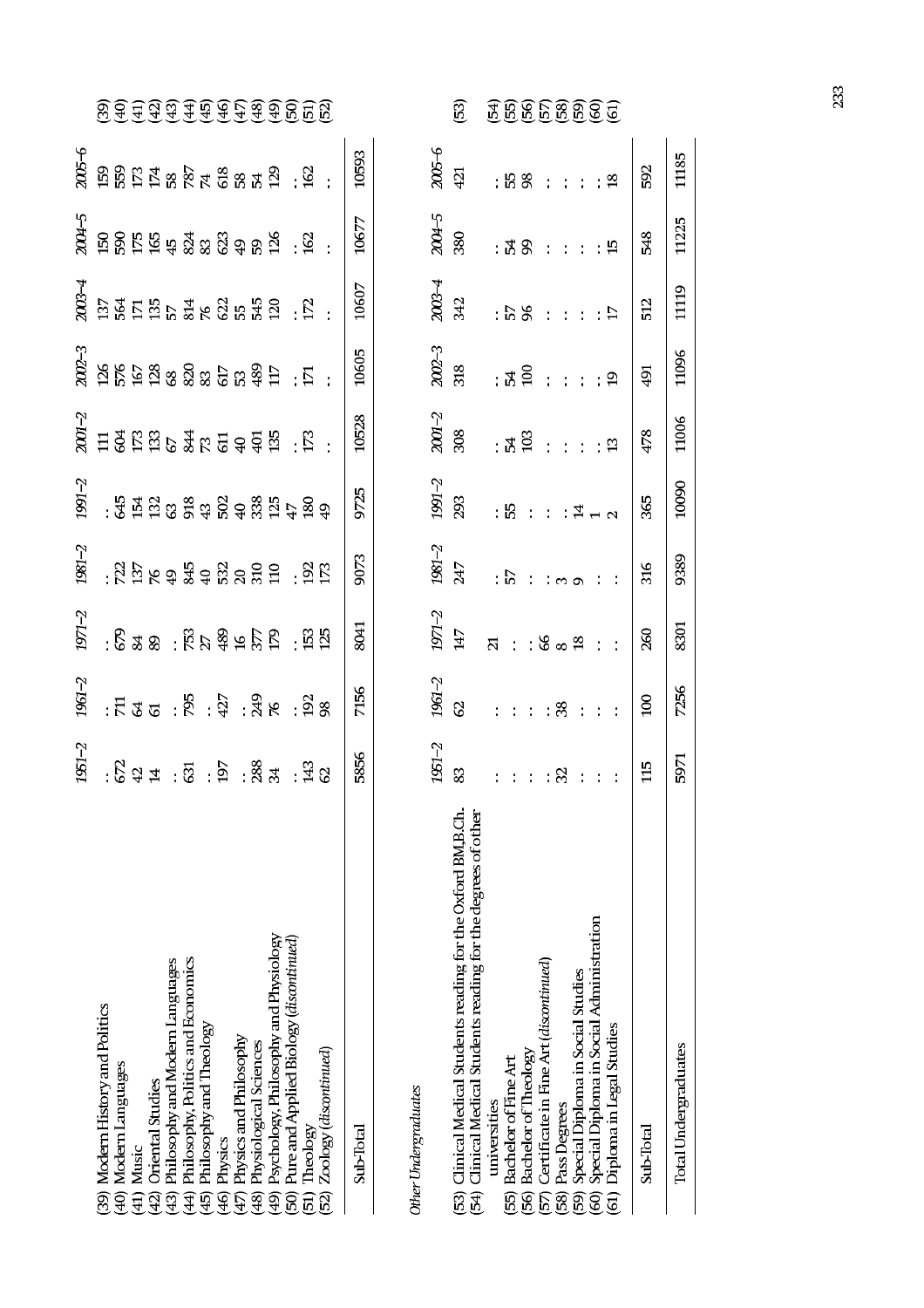| Postgraduates (for detailed distribution by subject in 2004-5, see Table III                                                                                                                                                                         |                |                  |                    |                |                   |                    |                    |                        |                     |                |              |
|------------------------------------------------------------------------------------------------------------------------------------------------------------------------------------------------------------------------------------------------------|----------------|------------------|--------------------|----------------|-------------------|--------------------|--------------------|------------------------|---------------------|----------------|--------------|
|                                                                                                                                                                                                                                                      | $1951 - 2$     | 1961-2           | $1971 - 2$         | $1981 - 2$     | $1991 - 2$        | $2001 - 2$         | $2002 - 3$         | $2003 - 4$             | 2004-5              | $2005 - 6$     |              |
| (62) Higher Degrees                                                                                                                                                                                                                                  | 784            | 1143             |                    |                | 3687<br>65<br>204 |                    |                    |                        |                     |                |              |
| (63) Certificates Diplomas                                                                                                                                                                                                                           | $\mathfrak{L}$ |                  |                    |                |                   |                    |                    |                        |                     |                |              |
| (64) Certificate in Education                                                                                                                                                                                                                        | 166            | $\frac{29}{196}$ | 2346<br>169<br>271 |                |                   | $\frac{4966}{126}$ | 5359<br>106<br>152 | $5878$<br>$770$<br>$8$ | 68<br>4 F<br>9<br>9 | ទេ<br>និង និ ទ |              |
| (65) Recognised Students                                                                                                                                                                                                                             |                |                  | $\overline{1}$     |                |                   | in,                |                    |                        |                     |                | <u> TEFE</u> |
| <b>Total Postgraduates</b>                                                                                                                                                                                                                           | 1011           | 1468             | 2805               | 2868           | 3962              | 5188               | 5626               | 6130                   | 6491                | 6768           |              |
| <b>Additional Students</b>                                                                                                                                                                                                                           |                |                  |                    |                |                   |                    |                    |                        |                     |                |              |
|                                                                                                                                                                                                                                                      | $1951 - 2$     | $1961 - 2$       | 1971-2             | $1981 - 2$     | $1991 - 2$        | $2001 - 2$         | $2002 - 3$         | $2003 - 4$             | 2004-5              | $2005 - 6$     |              |
| (66) Foreign Service Course                                                                                                                                                                                                                          | 3              | 55               | $\overline{4}$     |                |                   | 28                 | 25                 | $\frac{8}{10}$         | 24                  | $\mathbb{S}^2$ |              |
| (67) Hong Kong Probationary Administrators (discontinued)                                                                                                                                                                                            |                |                  |                    | 348            | 284               |                    |                    |                        |                     |                |              |
| (68) No Oxford qualification                                                                                                                                                                                                                         | 48             | : ສ              |                    |                | 43                | 42                 | 33                 | $\frac{4}{6}$          |                     | $\mathbf{S}$   |              |
| (69) Visiting Students                                                                                                                                                                                                                               |                | $\ddot{\cdot}$   | $\ddot{\cdot}$     | $\ddot{\cdot}$ | 149               | 312                | 317                | 351                    | 332#                | 435            |              |
| Total Additional Students                                                                                                                                                                                                                            | $\Xi$          | 78               | S9                 | 56             | 236               | 382                | 375                | 415                    | 397                 | 478            |              |
| Grand Total                                                                                                                                                                                                                                          | 7093           | 8802             | 11175              | 12313          | 14288             | 16576              | 17097              | 17664                  | 18113               | 18431          |              |
| Pre-clinical medical students included under Undergraduates<br>reading for Honour Schools (Medical Sciences), above.<br>(Numbers for 1961–2 and earlier are not available).                                                                          |                |                  | 294                | 293            | 303               | 354                | 330                | 348                    | 358                 | 367            |              |
| Note: non-resident students. In addition there are 469 non-resident undergraduates: of these 297 are studying abroad. There are 887 non-resident postgraduates working for their<br>degrees and 574 postgraduates suspended or whose theses are beir | 1g examined    |                  |                    |                |                   |                    |                    |                        |                     |                |              |

Table I STUDENTS IN RESIDENCE (as at the last day of Michaelmas Term) contd.

Candidates for the Bachelor of Theology (except for those at Westminster College) are included from 1995-6. They were excluded from mainstream student numbers prior to<br>that date.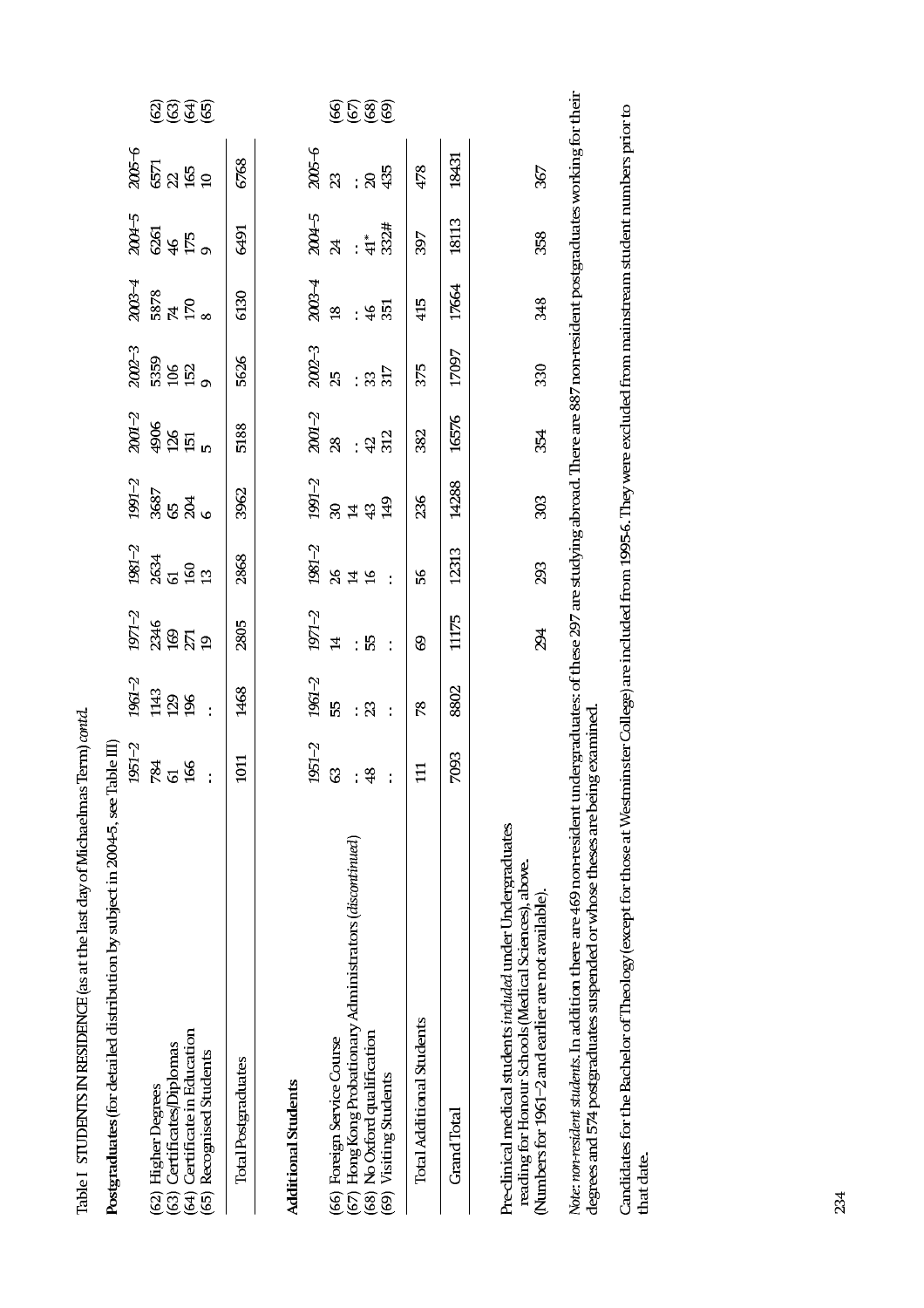### Table IIa DIVISION BETWEEN UNDERGRADUATES AND POSTGRADUATES BY FEE STATUS *All Students*

|                 |            |            | Students in Residence |            |            |            |            | <b>Students</b><br>out of<br>Residence | Total<br>all<br>Students |       |
|-----------------|------------|------------|-----------------------|------------|------------|------------|------------|----------------------------------------|--------------------------|-------|
|                 | $1991 - 2$ | $2000 - 1$ | $2001 - 2$            | $2002 - 3$ | $2003 - 4$ | $2004 - 5$ | $2005 - 6$ | $2005 - 6$                             | $2005 - 6$               |       |
| Undergraduates: | Total      | 10326      | 10978                 | 11020      | 11096      | 11119      | 11225      | 11185                                  | 469                      | 11654 |
| Postgraduates:  | Total      | 3962       | 4931                  | 5188       | 5626       | 6130       | 6491       | 6768                                   | 887                      | 6776  |
| Additional      |            |            |                       |            |            |            |            |                                        |                          |       |
| Students:       | Total      | $\cdot$ .  | 502                   | 382        | 375        | 415        | 397        | 478                                    | $\cdot$ .                | 478   |
| Total:          | 14288      | 16411      | 16590                 | 17097      | 17664      | 18113      | 18431      | 1356                                   | 18908                    |       |

#### *Home and other EU Countries*

|                 |       |            |                      | Students in Residence |            |            |            |            | <b>Students</b><br>out of<br>Residence | Total<br>all<br><b>Students</b> |       |
|-----------------|-------|------------|----------------------|-----------------------|------------|------------|------------|------------|----------------------------------------|---------------------------------|-------|
|                 |       | $1991 - 2$ | $2000 - 1$           | $2001 - 2$            | $2002 - 3$ | $2003 - 4$ | $2004 - 5$ | $2005 - 6$ | $2005 - 6$                             | $2005 - 6$                      |       |
| Undergraduates: |       |            |                      |                       |            |            |            |            |                                        |                                 |       |
|                 | Total |            | 9671                 | 10335                 | 10329      | 10336      | 10394      | 10467      | 10364                                  | 450                             | 10814 |
| Postgraduates:  |       |            |                      |                       |            |            |            |            |                                        |                                 |       |
|                 | Total |            | 2636                 | 3165                  | 3133       | 3176       | 3533       | 3754       | 3750                                   | 556                             | 3679  |
| Additional      |       |            |                      |                       |            |            |            |            |                                        |                                 |       |
| Students:       | Total |            | $\ddot{\phantom{0}}$ | 73                    | 73         | 52         | 53         | 55         | 25                                     | $\cdot$ .                       | 25    |
| Total:          |       | 12307      | 13573                | 13535                 | 13564      | 13980      | 14276      | 14139      | 1006                                   | 14518                           |       |

| Overseas Students (excluding EU) |            |                      | Students in Residence |            |            |            |            | <b>Students</b><br>out of<br>Residence | Total<br>all<br>Students |      |
|----------------------------------|------------|----------------------|-----------------------|------------|------------|------------|------------|----------------------------------------|--------------------------|------|
|                                  | $1991 - 2$ | $2000 - 1$           | $2001 - 2$            | $2002 - 3$ | $2003 - 4$ | $2004 - 5$ | $2005 - 6$ | $2005 - 6$                             | $2005 - 6$               |      |
| Undergraduates:                  |            |                      |                       |            |            |            |            |                                        |                          |      |
|                                  | Total      | 655                  | 649                   | 684        | 710        | 725        | 758        | 821                                    | 19                       | 840  |
| Postgraduates:                   |            |                      |                       |            |            |            |            |                                        |                          |      |
|                                  | Total      | 1326                 | 1798                  | 2012       | 2314       | 2597       | 2737       | 3018                                   | 331                      | 3212 |
| Additional<br>Students:          | Total      | $\ddot{\phantom{0}}$ | 429                   | 330        | 342        | 362        | 342        | 453                                    | . .                      | 452  |
| Total:                           | 1981       | 2876                 | 3026                  | 3366       | 3684       | 3837       | 4292       | 350                                    | 4504                     |      |

#### Table IIb STUDENTS IN RESIDENCE 2005–6 : DIVISION BETWEEN UNDERGRADUATES/POSTGRADUATES, HOME(excl EU)/OVERSEAS(incl EU) FEE STATUS AND MEN/WOMEN

|                                   |        |          | Home  |       |      | Overseas |       |      | Total |       |
|-----------------------------------|--------|----------|-------|-------|------|----------|-------|------|-------|-------|
|                                   |        | Men      | Women | Total | Men  | Women    | Total | Men  | Women | Total |
| Undergraduates:<br>Postgraduates: | Total: | 5178     | 4700  | 9878  | 656  | 651      | 1307  | 5834 | 5351  | 11185 |
| Additional                        | Total: | 1615     | 1081  | 2696  | 2170 | 1902     | 4072  | 3785 | 2983  | 6768  |
| Students:                         | Total  | $\bf{0}$ | 0     | 0     | 203  | 275      | 478   | 203  | 275   | 478   |
| Total:                            |        | 6793     | 5781  | 12574 | 3029 | 2828     | 5857  | 9822 | 8609  | 18431 |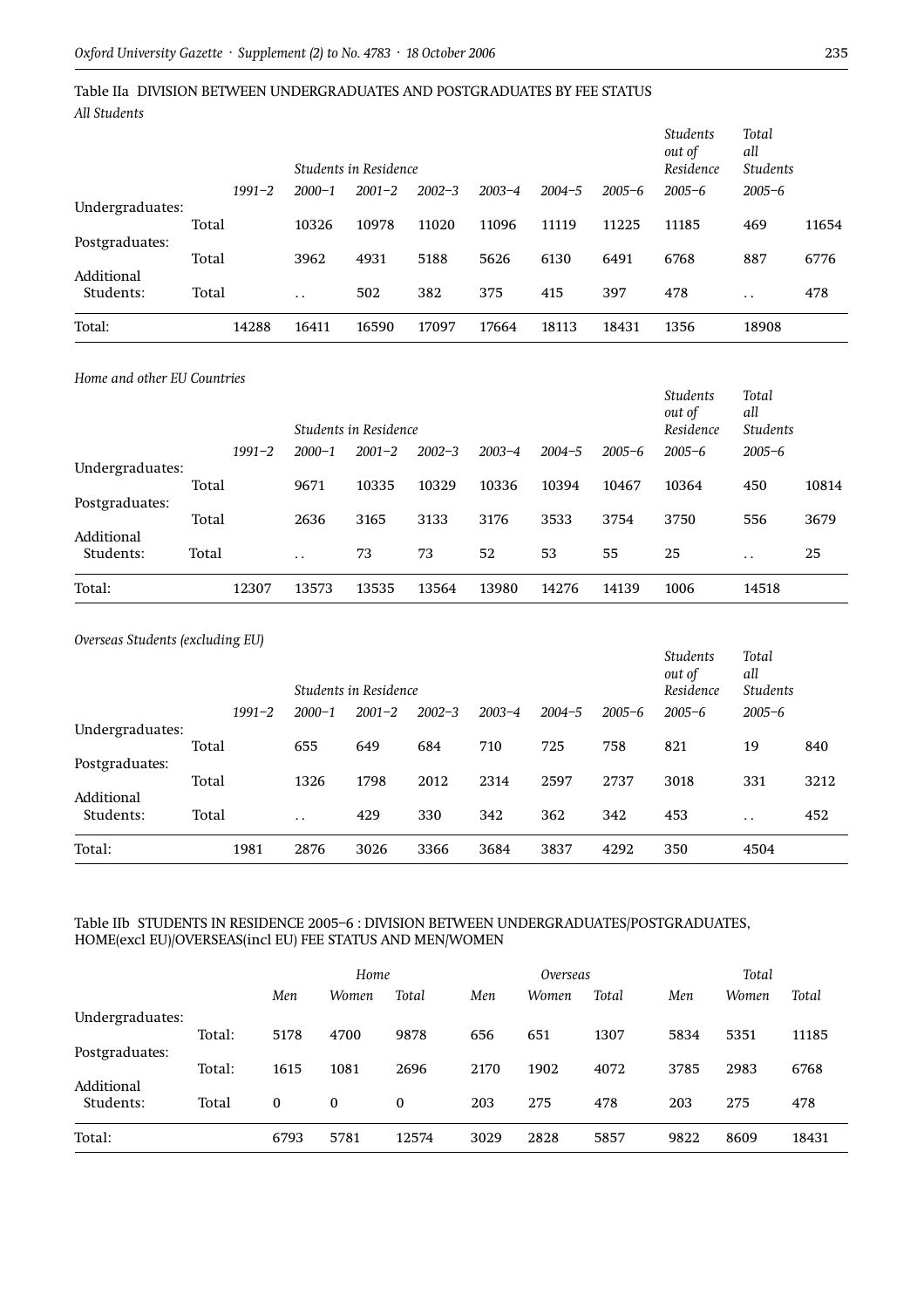|                       |                         | Additional    |                 |                |         |
|-----------------------|-------------------------|---------------|-----------------|----------------|---------|
|                       | Undergraduates          | Postgraduates | <b>Students</b> | Total          |         |
| <b>United Kingdom</b> | 9878                    | 2696          | 0               | 12574          | (12754) |
| Germany               | 149                     | 291           | 17              | 457            | (468)   |
| Greece                | 17                      | 108           | 0               | 125            | (146)   |
| France                | 38                      | 82            | 3               | 123            | (120)   |
| Italy                 | 27                      | 73            | 3               | 103            | (104)   |
| Ireland               | 28                      | 63            | 0               | 91             | (88)    |
| Netherlands           | 11                      | 53            | 2               | 66             | (56)    |
| Poland                | 23                      | 24            | $\overline{2}$  | 49             | (41)    |
| Sweden                | 22                      | 22            | $\mathbf 1$     | 45             | (43)    |
| Spain                 | 7                       | 34            | $\mathbf{1}$    | 42             | (51)    |
| Austria               | 14                      | 23            | 0               | 37             | (39)    |
| Belgium               | 15                      | 15            | 0               | 30             | (29)    |
| Finland               | 10                      | 20            | 0               | 30             | (24)    |
| Cyprus                | 5                       | 24            | 0               | 29             | (18)    |
| Portugal              | $\mathbf{0}$            | 29            | 0               | 29             | (38)    |
| Denmark               | 6                       | 20            | 0               | 26             | (26)    |
| Hungary               | 3                       | 14            | 0               | 17             | (14)    |
| Czech Republic        | 5                       | $\bf 8$       | 0               | 13             | (14)    |
| Estonia               | 4                       | 7             | 0               | 11             | (10)    |
| Latvia                | $\overline{\mathbf{4}}$ | 5             | 0               | 9              | (13)    |
| Luxembourg            | 1                       | 8             | 0               | 9              | (8)     |
| Malta                 | $\mathbf{1}$            | 6             | 0               | 7              | (7)     |
| Lithuania             | 2                       | 3             | 0               | 5              | (4)     |
| Slovenia              | $\overline{\mathbf{4}}$ | $\pmb{0}$     | $\mathbf 1$     | 5              | (11)    |
| Slovakia              | $\boldsymbol{2}$        | $\pmb{0}$     | 0               | $\overline{2}$ | (10)    |
| Total                 | 10276                   | 3628          | 30              | 13934          | (14136) |

Table IIc DISTRIBUTION OF STUDENTS BY COUNTRY OF ORIGIN (figures for 2004–5 are given in parentheses) *Home and other EU Students in Residence*

#### *Students from outside the EU in Residence*

|                          | Undergraduates | Additional<br>Postgraduates | <b>Students</b> | Total |        |
|--------------------------|----------------|-----------------------------|-----------------|-------|--------|
| <b>USA</b>               | 119            | 827                         | 359             | 1305  | (1196) |
| Chinese Peoples Republic | 203            | 286                         | $\overline{4}$  | 493   | (371)  |
| Canada                   | 31             | 287                         | 3               | 321   | (278)  |
| Australia                | 15             | 164                         | 1               | 180   | (182)  |
| India                    | 23             | 124                         | 6               | 153   | (133)  |
| Hong Kong                | 81             | 24                          | 1               | 106   | (176)  |
| Japan                    | 20             | 82                          | 3               | 105   | (118)  |
| Korea (South)            | 28             | 60                          | 2               | 90    | (92)   |
| Singapore                | 56             | 33                          | $\mathbf{0}$    | 89    | (95)   |
| South Africa             | 6              | 79                          | $\mathbf{0}$    | 85    | (76)   |
| Russia                   | 25             | 45                          | 2               | 72    | (78)   |
| Malaysia                 | 24             | 44                          | $\mathbf{0}$    | 68    | (71)   |
| Taiwan                   | 5              | 50                          | $\mathbf{0}$    | 55    | (50)   |
| <b>Other Countries</b>   | 194            | 868                         | 38              | 1100  | (816)  |
| Total                    | 830            | 2973                        | 419             | 4222  | (3732) |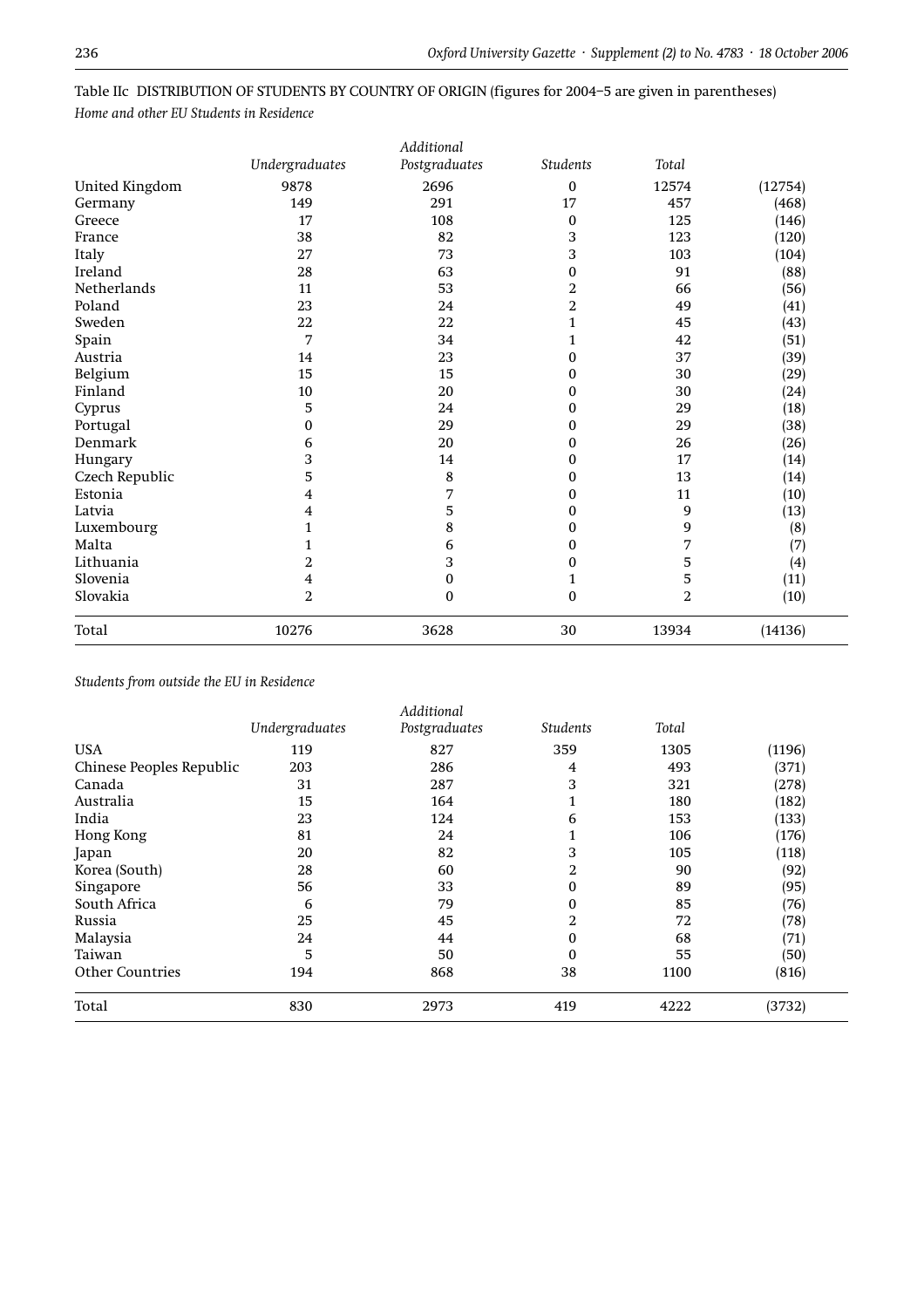|                                | course<br>M.Sc.<br>rq | M.Litt.<br>M.Sc.<br>$\delta$ | D.Phil.              | B.Phil./<br>M.Phil. | $\begin{array}{l} \text{MFA}/\\ \text{MBA/EMBA}\\ \text{MSt.} \end{array}$ | $\begin{array}{l} \hbox{MTh}_{\star} \\ \hbox{B.L}_{\star} \\ \hbox{MJur.} \end{array}$ | Certificates/<br>Diplomas | <b>Others</b> |     | Total                                    | residence<br><b>Students</b><br>out of |
|--------------------------------|-----------------------|------------------------------|----------------------|---------------------|----------------------------------------------------------------------------|-----------------------------------------------------------------------------------------|---------------------------|---------------|-----|------------------------------------------|----------------------------------------|
| Life & Environmental Sciences  |                       |                              |                      |                     |                                                                            |                                                                                         |                           |               |     |                                          |                                        |
| Anthropology                   | 33                    | $\mathbf{\overline{u}}$      |                      |                     |                                                                            |                                                                                         |                           |               |     |                                          |                                        |
| Archaeology                    | Ю                     |                              | <u>ន្តមី ទី ទី ន</u> | 25                  | : ಇ                                                                        |                                                                                         |                           |               | ⋇   |                                          |                                        |
| Biochemistry                   | ÷                     | $: \infty$                   |                      | ÷                   | $\vdots$                                                                   |                                                                                         |                           |               |     |                                          |                                        |
| Geography & the Environment    | 100                   |                              |                      | $\vdots$            |                                                                            |                                                                                         |                           |               |     |                                          |                                        |
| Plant Sciences                 |                       |                              |                      | $\cdot$ :           |                                                                            |                                                                                         |                           |               |     |                                          |                                        |
| Zoology                        | $\frac{1}{2}$         | $\vdots$ $\sim$              |                      |                     |                                                                            |                                                                                         |                           |               |     | 5252358                                  | <b>ដ</b> ៦ ន ង ១ ន ដ                   |
| Medical Sciences               |                       |                              |                      |                     |                                                                            |                                                                                         |                           |               |     |                                          |                                        |
|                                |                       |                              |                      |                     |                                                                            |                                                                                         |                           |               |     |                                          |                                        |
| Anaesthetics                   |                       |                              |                      |                     |                                                                            |                                                                                         |                           |               |     |                                          |                                        |
| Cardiovascular Medicine        |                       |                              |                      |                     |                                                                            |                                                                                         |                           |               |     |                                          |                                        |
| Clinical Laboratory Sciences   |                       |                              |                      |                     |                                                                            |                                                                                         |                           |               |     |                                          |                                        |
| <b>Clinical Medicine</b>       |                       |                              |                      |                     |                                                                            |                                                                                         |                           |               |     |                                          | 48                                     |
| Clinical Neurology             |                       |                              |                      |                     |                                                                            |                                                                                         |                           |               |     | <u>ន ង នី ន</u>                          |                                        |
| Clinical Pharmacology          |                       | $: -100000$                  |                      |                     |                                                                            |                                                                                         |                           |               |     |                                          |                                        |
| Medical Oncology               |                       | $\vdots$                     |                      |                     |                                                                            |                                                                                         |                           |               |     |                                          |                                        |
| Obstetrics & Gynaecology       |                       |                              | $-3758 - 87$         |                     |                                                                            |                                                                                         |                           |               |     | $\degree$ $\%$ $\Xi$                     |                                        |
| Ophthalmology                  |                       | $\frac{1}{2}$                |                      |                     |                                                                            |                                                                                         |                           |               |     |                                          |                                        |
| Orthopaedic Surgery            |                       |                              |                      |                     |                                                                            |                                                                                         |                           |               |     |                                          |                                        |
| Paediatrics                    |                       |                              |                      |                     |                                                                            |                                                                                         |                           |               |     |                                          |                                        |
| Psychiatry                     |                       | $\vdots$                     |                      |                     |                                                                            |                                                                                         |                           |               |     |                                          |                                        |
| Public Health & Primary Care   | $15 \text{ }^{\circ}$ |                              | <b>THARAP</b>        |                     |                                                                            |                                                                                         |                           |               |     |                                          |                                        |
| Surgery                        |                       | $\vdots$                     |                      |                     |                                                                            |                                                                                         |                           |               |     |                                          |                                        |
|                                |                       |                              |                      |                     |                                                                            |                                                                                         |                           |               |     | 459888958828282                          |                                        |
| Physiology                     | $\frac{8}{10}$        |                              | និន្តដ               |                     |                                                                            |                                                                                         |                           |               |     |                                          |                                        |
| Human Anatomy & Genetics       | ፡                     | $\sim$ $\sim$                |                      |                     |                                                                            |                                                                                         |                           |               |     |                                          |                                        |
| Pathology                      |                       |                              |                      |                     |                                                                            |                                                                                         |                           |               |     |                                          |                                        |
| Pharmacology                   | $\vdots$ $\Xi$        |                              |                      |                     |                                                                            |                                                                                         |                           |               |     |                                          |                                        |
|                                |                       |                              |                      |                     |                                                                            |                                                                                         |                           |               |     |                                          | $\frac{3}{4}$                          |
| Experimental Psychology        | $\overline{5}$        | $\overline{\phantom{0}}$     | ය                    |                     |                                                                            |                                                                                         |                           |               |     |                                          |                                        |
|                                |                       |                              |                      |                     |                                                                            |                                                                                         |                           |               |     |                                          | $\frac{12}{12}$                        |
| Social Sciences                |                       |                              |                      |                     |                                                                            |                                                                                         |                           |               |     |                                          |                                        |
| The Centre for Criminology     | $\Omega$              | ŧ,                           |                      |                     |                                                                            |                                                                                         |                           | $\vdots$      |     | $\begin{array}{c} 20 \\ 198 \end{array}$ |                                        |
| International Development      | $\overline{6}$        | $\cdot$                      | ÷ ಜ ន ត              | $\frac{1}{56}$      |                                                                            |                                                                                         | ់ ន                       |               |     |                                          | $\mathbf{r}$                           |
| Economics                      | ፡                     | $\cdot$                      |                      |                     |                                                                            |                                                                                         | ÷                         |               |     |                                          | $\overline{5}$                         |
| <b>Educational Studies</b>     | 55<br>27              | $\ddot{\cdot}$               |                      | း ဗ                 | ÷                                                                          |                                                                                         | $\boldsymbol{\Xi}$        | 167           | # * | $\frac{1}{2}$ ន័ ង្គ                     | (국 그                                   |
| Interdisciplinary Area Studies |                       | $\ddot{\cdot}$               |                      |                     |                                                                            |                                                                                         |                           |               |     |                                          |                                        |

Table III DISTRIBUTION OF POSTGRADUATES BY DIVISION, UNIT AND DEGREE, 2005-6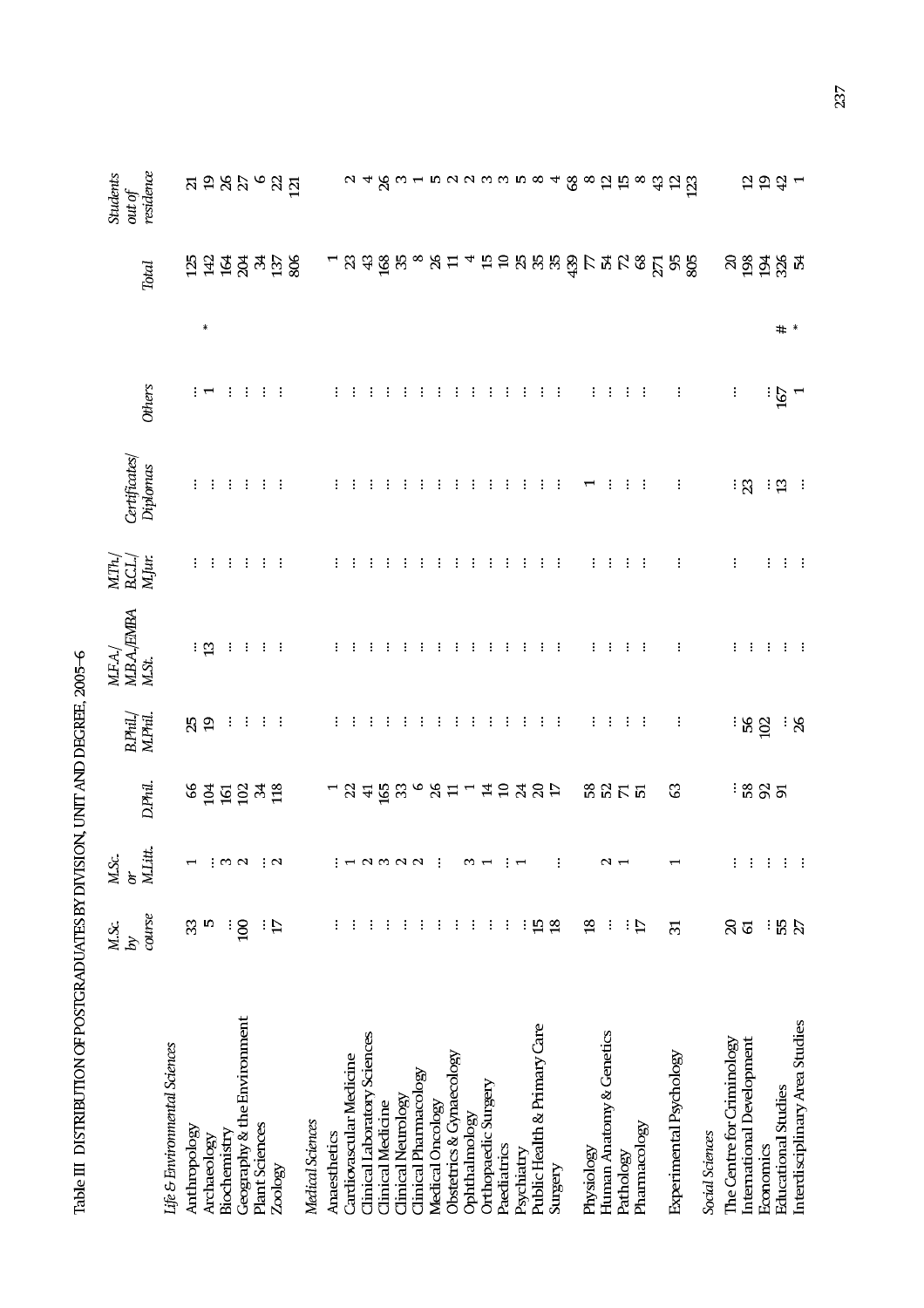|                                  | M.Sc.<br>$\mathscr{A}$ | M.Sc.<br>or                                                                 |                   | B.Phil./<br>M.Phil. | M.F.A./<br>M.B.A./EMBA<br>M.St. | $\underset{\text{MJur.}}{\text{MTh}}$ | Certificates/ |             |   |                                                                       | Students<br>out of                                                                    |  |
|----------------------------------|------------------------|-----------------------------------------------------------------------------|-------------------|---------------------|---------------------------------|---------------------------------------|---------------|-------------|---|-----------------------------------------------------------------------|---------------------------------------------------------------------------------------|--|
|                                  | course                 | M.Litt.                                                                     | D.Phil.           |                     |                                 |                                       | Diplomas      | Others      |   | <b>Total</b>                                                          | residence                                                                             |  |
| Law                              | $\vdots$               | $\sim$ $\sim$                                                               |                   | 25                  | $\frac{25}{2}$                  | 154                                   |               |             |   | $\frac{1}{2}$ $\frac{1}{2}$ $\frac{1}{2}$ $\frac{1}{2}$ $\frac{1}{2}$ |                                                                                       |  |
| Management Studies               | 93                     |                                                                             | <b>RB</b>         |                     |                                 |                                       |               | $: \, \sim$ | 米 |                                                                       |                                                                                       |  |
| Sociology                        | $\overline{1}$         |                                                                             |                   | Ō                   | $\ddot{\cdot}$                  |                                       |               |             |   |                                                                       | 827                                                                                   |  |
| Mathematical & Physical Sciences |                        |                                                                             |                   |                     |                                 |                                       |               |             |   | 1941                                                                  | 207                                                                                   |  |
| <b>Themistry</b>                 | $\mathbf{\sim}$        | 284                                                                         |                   |                     |                                 |                                       |               |             |   |                                                                       |                                                                                       |  |
| Earth Sciences                   | ÷                      |                                                                             |                   |                     |                                 |                                       |               | ÷           |   |                                                                       |                                                                                       |  |
| <b>Engineering Science</b>       | ÷                      | $\overline{15}$                                                             |                   |                     |                                 |                                       |               |             |   | <u>ង ទង ន</u> ន ន ន ន ន ន ន ន ន ន ន                                   | $\omega$ 6 $\omega$ = $\omega$ 5 $\omega$ 5 $\omega$ 6 $\omega$ 6 $\omega$ 6 $\omega$ |  |
| Materials                        | $\vdots$               |                                                                             |                   |                     |                                 |                                       |               |             | 米 |                                                                       |                                                                                       |  |
| Physics                          | $\vdots$               |                                                                             |                   |                     |                                 |                                       |               |             |   |                                                                       |                                                                                       |  |
|                                  |                        |                                                                             |                   |                     |                                 |                                       |               |             |   |                                                                       |                                                                                       |  |
| Computing                        | $\mathcal{L}$          | $\vdots$                                                                    | <u>នន្</u> នា     |                     |                                 |                                       |               | ፡           |   |                                                                       |                                                                                       |  |
| Mathematics                      | $\mathbf{H}$           | ÷                                                                           |                   |                     |                                 |                                       |               |             |   |                                                                       |                                                                                       |  |
| <b>Statistics</b>                | $\mathcal{S}$          | $\mathbf{\overline{u}}$                                                     |                   |                     |                                 |                                       |               |             |   |                                                                       |                                                                                       |  |
|                                  |                        |                                                                             |                   |                     |                                 |                                       |               |             |   |                                                                       |                                                                                       |  |
| Life Sciences Interface DTC      | $\vdots$               | $\vdots$                                                                    | 61                |                     |                                 |                                       | $\vdots$      |             |   |                                                                       |                                                                                       |  |
|                                  |                        |                                                                             |                   |                     |                                 |                                       |               |             |   |                                                                       |                                                                                       |  |
| Humanities                       |                        |                                                                             |                   |                     |                                 |                                       |               |             |   |                                                                       |                                                                                       |  |
| Classics                         | ፡                      | ፡                                                                           |                   | 20p                 | $\frac{2}{6}$                   |                                       |               |             |   |                                                                       |                                                                                       |  |
| English                          | ÷                      | 4                                                                           | <b>PS1</b>        |                     |                                 |                                       |               |             |   | $\frac{116}{245}$                                                     | $\frac{5}{2}$                                                                         |  |
| Fine Art                         | $\ddot{\cdot}$         | ÷                                                                           |                   | ÷                   |                                 |                                       |               |             |   | $\circ$                                                               |                                                                                       |  |
| Linguistics & Phonetics          | ÷                      | ÷                                                                           |                   |                     | 4                               |                                       |               |             |   | $\frac{4}{3}$                                                         |                                                                                       |  |
| Medieval & Modern Languages      | $\vdots$               | $\mathbf{\mathbf{\mathbf{\mathbf{\mathbf{\mathbf{\mathbf{\mathbf{H}}}}}}}}$ |                   | 9986                | $\frac{9}{4}$                   |                                       |               |             |   | $130$<br>$432$                                                        |                                                                                       |  |
| History                          | 12                     | G                                                                           |                   |                     | $\mathcal{S}^2$                 |                                       |               |             |   |                                                                       |                                                                                       |  |
| Music                            | ፡                      | $\vdots$                                                                    |                   |                     |                                 |                                       |               |             |   | 52                                                                    |                                                                                       |  |
| <b>Oriental Studies</b>          | $\vdots$               | $\sim$                                                                      |                   |                     | : ଅ                             |                                       |               |             |   | 197                                                                   |                                                                                       |  |
| Philosophy                       | $\vdots$               |                                                                             |                   |                     |                                 |                                       |               | S           |   | இ                                                                     |                                                                                       |  |
| Theology                         | $\ddot{\cdot}$         | ∶∞                                                                          |                   |                     | ي :<br>پ                        |                                       | $\infty$      |             |   |                                                                       | <sup>ব</sup> ៑р ∞ ឨ ฐ ∄                                                               |  |
|                                  |                        |                                                                             |                   |                     |                                 |                                       |               |             |   | $187$<br>1502                                                         | 226                                                                                   |  |
| Continuing Education             |                        |                                                                             |                   |                     |                                 |                                       |               |             |   |                                                                       |                                                                                       |  |
|                                  | 235                    |                                                                             | $\boldsymbol{30}$ | $\vdots$            | $\overline{7}$                  | $\vdots$                              | $\vdots$      | $\colon$    |   | 340                                                                   | $8^{\circ}$                                                                           |  |
| <b>Grand Total</b>               | 931                    | $\mathbb{Z}^2$                                                              | 4096              | 806                 | 588                             | 192                                   | 45            | 176         |   | 6707                                                                  | 887                                                                                   |  |
|                                  |                        |                                                                             |                   |                     |                                 |                                       |               |             |   |                                                                       |                                                                                       |  |

Table III DISTRIBUTION OF POSTGRADUATES BY DIVISION, UNIT AND DEGREE, 2005-6 contd.

\* These are Recognised Students<br># These are PGCE students plus 1 Recognised student<br>*Note:* Probationer Research students are included under the totals for D.Phil and M.Sc. or M.Litt<br>EMBA students have no residence require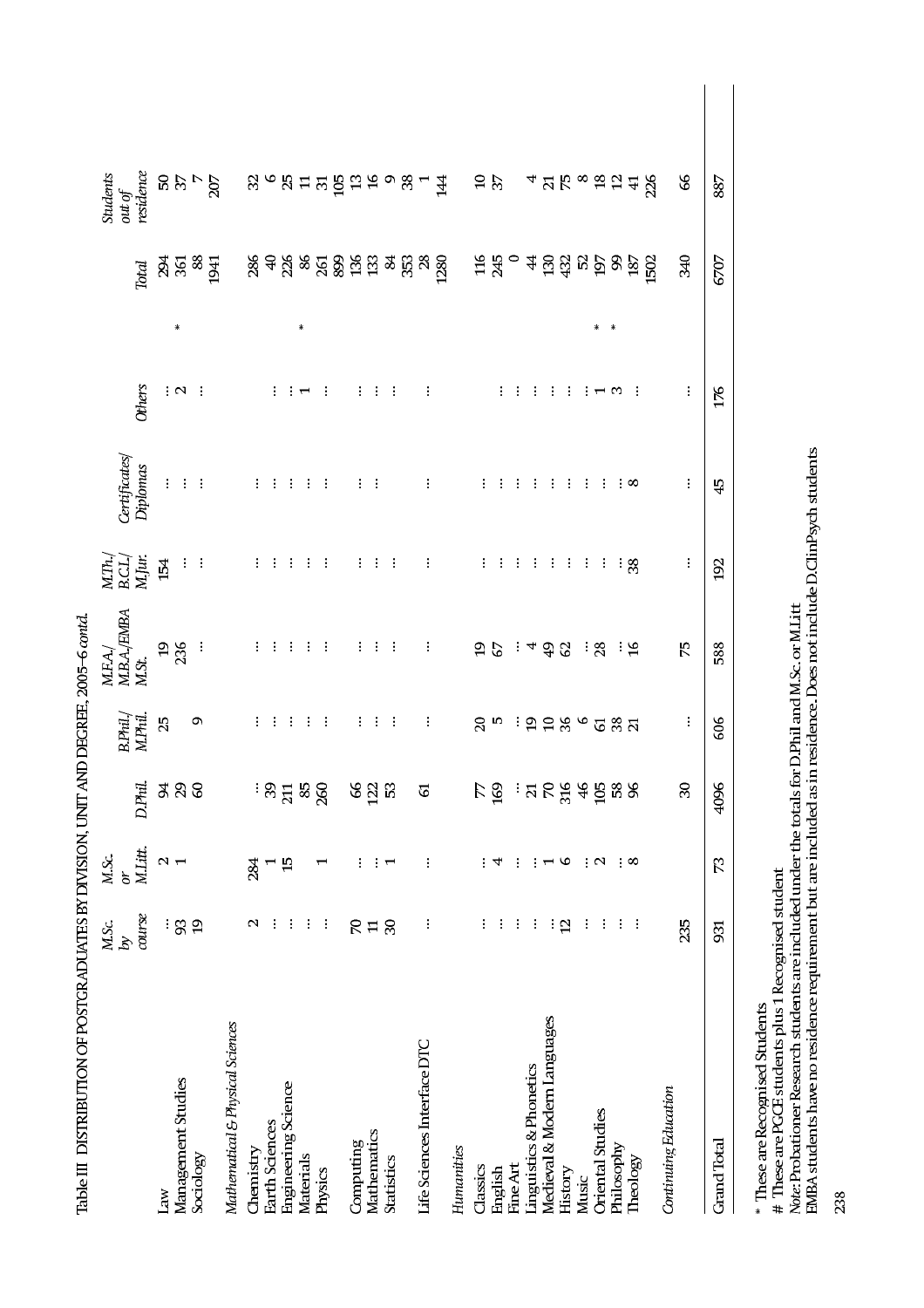## Table IV STUDENTS IN RESIDENCE, 2005–6: DIVISION BY COLLEGE

| 5<br>All Souls<br>$\mathbf{0}$<br>5<br>7<br>$\ddot{\phantom{0}}$<br><b>Balliol</b><br>419<br>633<br>247<br>666<br>$\ddot{\phantom{0}}$<br>388<br>522<br>518<br><b>Brasenose</b><br>130<br>4<br>627<br>Christ Church<br>424<br>619<br>195<br>$\ddot{\phantom{0}}$<br>Corpus Christi<br>243<br>95<br>7<br>345<br>345<br>329<br>502<br>Exeter<br>143<br>30<br>475<br>Harris Manchester<br>102<br>8<br>150<br>143<br>40<br>552<br>Hertford<br>372<br>160<br>19<br>551<br>437<br>326<br>5<br>455<br>124<br>Jesus<br>Keble<br>429<br>10<br>627<br>622<br>188<br>570<br>392<br>530<br>Lady Margaret Hall<br>138<br>$\ddot{\phantom{0}}$<br>Lincoln<br>290<br>220<br>7<br>517<br>507<br>Magdalen<br>401<br>12<br>596<br>575<br>183<br>205<br>43<br>35<br>283<br>284<br>Mansfield<br>318<br>194<br>2<br>514<br>495<br>Merton<br>596<br>604<br>417<br>173<br>6<br>New College<br>294<br>3<br>421<br>Oriel<br>116<br>413<br>395<br>Pembroke<br>90<br>40<br>525<br>531<br>324<br>3<br>438<br>461<br>Queen's<br>111<br>$\overline{2}$<br>574<br>582<br>St Anne's<br>430<br>142<br>622<br>St Catherine's<br>448<br>54<br>646<br>144<br>529<br>St Edmund Hall<br>379<br>137<br>32<br>548<br>506<br>St Hilda's<br>406<br>93<br>513<br>14<br>393<br>$\overline{2}$<br>582<br>588<br>St Hugh's<br>187<br>St John's<br>384<br>$\overline{4}$<br>580<br>585<br>192<br>485<br>St Peter's<br>350<br>88<br>24<br>462<br>370<br>73<br>468<br>Somerville<br>$\mathbf{1}$<br>444<br>290<br>5<br>Trinity<br>80<br>375<br>386<br>3<br>University<br>390<br>135<br>528<br>545<br>623<br>Wadham<br>457<br>142<br>32<br>631<br>418<br>135<br>19<br>572<br>574<br>Worcester<br>10783<br>4143<br>383<br>15309<br>15300<br>Sub-total<br>Green College<br>221<br>320<br>301<br>95<br>$\overline{4}$<br>Kellogg<br>56<br>56<br>35<br>$\ddot{\phantom{0}}$<br>. .<br>376<br>$\overline{2}$<br>378<br>350<br>Linacre<br>. .<br>Nuffield<br>94<br>95<br>98<br>$\mathbf{1}$<br>. .<br>2<br>413<br>367<br>411<br>St Antony's<br>. .<br><b>St Cross</b><br>1<br>271<br>2<br>274<br>265<br>Templeton<br>96<br>96<br>76<br>$\ddot{\phantom{0}}$<br>. .<br>Wolfson<br>502<br>2<br>505<br>509<br>$\mathbf{1}$<br>Sub-total<br>97<br>13<br>2027<br>2137<br>2001<br>Blackfriars<br>3<br>3<br>12<br>18<br>10<br><b>Campion Hall</b><br>$\mathbf{1}$<br>8<br>9<br>11<br>. .<br>Greyfriars<br>3<br>50<br>44<br>$\overline{\mathbf{4}}$<br>51<br>3<br>Regent's Park<br>87<br>27<br>117<br>116<br>St Benet's Hall<br>46<br>47<br>$\mathbf{1}$<br>44<br>$\ddot{\phantom{0}}$<br>St Stephen's House<br>16<br>13<br>30<br>29<br>$\mathbf{1}$<br>82<br>Wycliffe Hall<br>55<br>24<br>62<br>141<br>Sub-total<br>252<br>79<br>82<br>342<br>413<br>Ripon College Cuddesdon<br>29<br>33<br>32<br>4<br>$\ddot{\phantom{0}}$<br>Students on part-time courses<br>24<br>492<br>516<br>398<br>$\ddot{\phantom{0}}$<br><b>Total Students with</b><br>College Membership<br>11185<br>6745<br>478<br>18408<br>18073 | Undergraduate<br>Total | Postgraduate<br>Total | Additional<br>Students* | Total<br>$2005 - 6$ | Total<br>$2004 - 5$ |
|------------------------------------------------------------------------------------------------------------------------------------------------------------------------------------------------------------------------------------------------------------------------------------------------------------------------------------------------------------------------------------------------------------------------------------------------------------------------------------------------------------------------------------------------------------------------------------------------------------------------------------------------------------------------------------------------------------------------------------------------------------------------------------------------------------------------------------------------------------------------------------------------------------------------------------------------------------------------------------------------------------------------------------------------------------------------------------------------------------------------------------------------------------------------------------------------------------------------------------------------------------------------------------------------------------------------------------------------------------------------------------------------------------------------------------------------------------------------------------------------------------------------------------------------------------------------------------------------------------------------------------------------------------------------------------------------------------------------------------------------------------------------------------------------------------------------------------------------------------------------------------------------------------------------------------------------------------------------------------------------------------------------------------------------------------------------------------------------------------------------------------------------------------------------------------------------------------------------------------------------------------------------------------------------------------------------------------------------------------------------------------------------------------------------------------------------------------------------------------------------------------------------------------------------------------------------------------------------------------------------------------------------------------------------------------------------------------------------------------------------------------------------------------------------------------------------------------------------------------------------------------------------------------------------------------------------|------------------------|-----------------------|-------------------------|---------------------|---------------------|
|                                                                                                                                                                                                                                                                                                                                                                                                                                                                                                                                                                                                                                                                                                                                                                                                                                                                                                                                                                                                                                                                                                                                                                                                                                                                                                                                                                                                                                                                                                                                                                                                                                                                                                                                                                                                                                                                                                                                                                                                                                                                                                                                                                                                                                                                                                                                                                                                                                                                                                                                                                                                                                                                                                                                                                                                                                                                                                                                                |                        |                       |                         |                     |                     |
|                                                                                                                                                                                                                                                                                                                                                                                                                                                                                                                                                                                                                                                                                                                                                                                                                                                                                                                                                                                                                                                                                                                                                                                                                                                                                                                                                                                                                                                                                                                                                                                                                                                                                                                                                                                                                                                                                                                                                                                                                                                                                                                                                                                                                                                                                                                                                                                                                                                                                                                                                                                                                                                                                                                                                                                                                                                                                                                                                |                        |                       |                         |                     |                     |
|                                                                                                                                                                                                                                                                                                                                                                                                                                                                                                                                                                                                                                                                                                                                                                                                                                                                                                                                                                                                                                                                                                                                                                                                                                                                                                                                                                                                                                                                                                                                                                                                                                                                                                                                                                                                                                                                                                                                                                                                                                                                                                                                                                                                                                                                                                                                                                                                                                                                                                                                                                                                                                                                                                                                                                                                                                                                                                                                                |                        |                       |                         |                     |                     |
|                                                                                                                                                                                                                                                                                                                                                                                                                                                                                                                                                                                                                                                                                                                                                                                                                                                                                                                                                                                                                                                                                                                                                                                                                                                                                                                                                                                                                                                                                                                                                                                                                                                                                                                                                                                                                                                                                                                                                                                                                                                                                                                                                                                                                                                                                                                                                                                                                                                                                                                                                                                                                                                                                                                                                                                                                                                                                                                                                |                        |                       |                         |                     |                     |
|                                                                                                                                                                                                                                                                                                                                                                                                                                                                                                                                                                                                                                                                                                                                                                                                                                                                                                                                                                                                                                                                                                                                                                                                                                                                                                                                                                                                                                                                                                                                                                                                                                                                                                                                                                                                                                                                                                                                                                                                                                                                                                                                                                                                                                                                                                                                                                                                                                                                                                                                                                                                                                                                                                                                                                                                                                                                                                                                                |                        |                       |                         |                     |                     |
|                                                                                                                                                                                                                                                                                                                                                                                                                                                                                                                                                                                                                                                                                                                                                                                                                                                                                                                                                                                                                                                                                                                                                                                                                                                                                                                                                                                                                                                                                                                                                                                                                                                                                                                                                                                                                                                                                                                                                                                                                                                                                                                                                                                                                                                                                                                                                                                                                                                                                                                                                                                                                                                                                                                                                                                                                                                                                                                                                |                        |                       |                         |                     |                     |
|                                                                                                                                                                                                                                                                                                                                                                                                                                                                                                                                                                                                                                                                                                                                                                                                                                                                                                                                                                                                                                                                                                                                                                                                                                                                                                                                                                                                                                                                                                                                                                                                                                                                                                                                                                                                                                                                                                                                                                                                                                                                                                                                                                                                                                                                                                                                                                                                                                                                                                                                                                                                                                                                                                                                                                                                                                                                                                                                                |                        |                       |                         |                     |                     |
|                                                                                                                                                                                                                                                                                                                                                                                                                                                                                                                                                                                                                                                                                                                                                                                                                                                                                                                                                                                                                                                                                                                                                                                                                                                                                                                                                                                                                                                                                                                                                                                                                                                                                                                                                                                                                                                                                                                                                                                                                                                                                                                                                                                                                                                                                                                                                                                                                                                                                                                                                                                                                                                                                                                                                                                                                                                                                                                                                |                        |                       |                         |                     |                     |
|                                                                                                                                                                                                                                                                                                                                                                                                                                                                                                                                                                                                                                                                                                                                                                                                                                                                                                                                                                                                                                                                                                                                                                                                                                                                                                                                                                                                                                                                                                                                                                                                                                                                                                                                                                                                                                                                                                                                                                                                                                                                                                                                                                                                                                                                                                                                                                                                                                                                                                                                                                                                                                                                                                                                                                                                                                                                                                                                                |                        |                       |                         |                     |                     |
|                                                                                                                                                                                                                                                                                                                                                                                                                                                                                                                                                                                                                                                                                                                                                                                                                                                                                                                                                                                                                                                                                                                                                                                                                                                                                                                                                                                                                                                                                                                                                                                                                                                                                                                                                                                                                                                                                                                                                                                                                                                                                                                                                                                                                                                                                                                                                                                                                                                                                                                                                                                                                                                                                                                                                                                                                                                                                                                                                |                        |                       |                         |                     |                     |
|                                                                                                                                                                                                                                                                                                                                                                                                                                                                                                                                                                                                                                                                                                                                                                                                                                                                                                                                                                                                                                                                                                                                                                                                                                                                                                                                                                                                                                                                                                                                                                                                                                                                                                                                                                                                                                                                                                                                                                                                                                                                                                                                                                                                                                                                                                                                                                                                                                                                                                                                                                                                                                                                                                                                                                                                                                                                                                                                                |                        |                       |                         |                     |                     |
|                                                                                                                                                                                                                                                                                                                                                                                                                                                                                                                                                                                                                                                                                                                                                                                                                                                                                                                                                                                                                                                                                                                                                                                                                                                                                                                                                                                                                                                                                                                                                                                                                                                                                                                                                                                                                                                                                                                                                                                                                                                                                                                                                                                                                                                                                                                                                                                                                                                                                                                                                                                                                                                                                                                                                                                                                                                                                                                                                |                        |                       |                         |                     |                     |
|                                                                                                                                                                                                                                                                                                                                                                                                                                                                                                                                                                                                                                                                                                                                                                                                                                                                                                                                                                                                                                                                                                                                                                                                                                                                                                                                                                                                                                                                                                                                                                                                                                                                                                                                                                                                                                                                                                                                                                                                                                                                                                                                                                                                                                                                                                                                                                                                                                                                                                                                                                                                                                                                                                                                                                                                                                                                                                                                                |                        |                       |                         |                     |                     |
|                                                                                                                                                                                                                                                                                                                                                                                                                                                                                                                                                                                                                                                                                                                                                                                                                                                                                                                                                                                                                                                                                                                                                                                                                                                                                                                                                                                                                                                                                                                                                                                                                                                                                                                                                                                                                                                                                                                                                                                                                                                                                                                                                                                                                                                                                                                                                                                                                                                                                                                                                                                                                                                                                                                                                                                                                                                                                                                                                |                        |                       |                         |                     |                     |
|                                                                                                                                                                                                                                                                                                                                                                                                                                                                                                                                                                                                                                                                                                                                                                                                                                                                                                                                                                                                                                                                                                                                                                                                                                                                                                                                                                                                                                                                                                                                                                                                                                                                                                                                                                                                                                                                                                                                                                                                                                                                                                                                                                                                                                                                                                                                                                                                                                                                                                                                                                                                                                                                                                                                                                                                                                                                                                                                                |                        |                       |                         |                     |                     |
|                                                                                                                                                                                                                                                                                                                                                                                                                                                                                                                                                                                                                                                                                                                                                                                                                                                                                                                                                                                                                                                                                                                                                                                                                                                                                                                                                                                                                                                                                                                                                                                                                                                                                                                                                                                                                                                                                                                                                                                                                                                                                                                                                                                                                                                                                                                                                                                                                                                                                                                                                                                                                                                                                                                                                                                                                                                                                                                                                |                        |                       |                         |                     |                     |
|                                                                                                                                                                                                                                                                                                                                                                                                                                                                                                                                                                                                                                                                                                                                                                                                                                                                                                                                                                                                                                                                                                                                                                                                                                                                                                                                                                                                                                                                                                                                                                                                                                                                                                                                                                                                                                                                                                                                                                                                                                                                                                                                                                                                                                                                                                                                                                                                                                                                                                                                                                                                                                                                                                                                                                                                                                                                                                                                                |                        |                       |                         |                     |                     |
|                                                                                                                                                                                                                                                                                                                                                                                                                                                                                                                                                                                                                                                                                                                                                                                                                                                                                                                                                                                                                                                                                                                                                                                                                                                                                                                                                                                                                                                                                                                                                                                                                                                                                                                                                                                                                                                                                                                                                                                                                                                                                                                                                                                                                                                                                                                                                                                                                                                                                                                                                                                                                                                                                                                                                                                                                                                                                                                                                |                        |                       |                         |                     |                     |
|                                                                                                                                                                                                                                                                                                                                                                                                                                                                                                                                                                                                                                                                                                                                                                                                                                                                                                                                                                                                                                                                                                                                                                                                                                                                                                                                                                                                                                                                                                                                                                                                                                                                                                                                                                                                                                                                                                                                                                                                                                                                                                                                                                                                                                                                                                                                                                                                                                                                                                                                                                                                                                                                                                                                                                                                                                                                                                                                                |                        |                       |                         |                     |                     |
|                                                                                                                                                                                                                                                                                                                                                                                                                                                                                                                                                                                                                                                                                                                                                                                                                                                                                                                                                                                                                                                                                                                                                                                                                                                                                                                                                                                                                                                                                                                                                                                                                                                                                                                                                                                                                                                                                                                                                                                                                                                                                                                                                                                                                                                                                                                                                                                                                                                                                                                                                                                                                                                                                                                                                                                                                                                                                                                                                |                        |                       |                         |                     |                     |
|                                                                                                                                                                                                                                                                                                                                                                                                                                                                                                                                                                                                                                                                                                                                                                                                                                                                                                                                                                                                                                                                                                                                                                                                                                                                                                                                                                                                                                                                                                                                                                                                                                                                                                                                                                                                                                                                                                                                                                                                                                                                                                                                                                                                                                                                                                                                                                                                                                                                                                                                                                                                                                                                                                                                                                                                                                                                                                                                                |                        |                       |                         |                     |                     |
|                                                                                                                                                                                                                                                                                                                                                                                                                                                                                                                                                                                                                                                                                                                                                                                                                                                                                                                                                                                                                                                                                                                                                                                                                                                                                                                                                                                                                                                                                                                                                                                                                                                                                                                                                                                                                                                                                                                                                                                                                                                                                                                                                                                                                                                                                                                                                                                                                                                                                                                                                                                                                                                                                                                                                                                                                                                                                                                                                |                        |                       |                         |                     |                     |
|                                                                                                                                                                                                                                                                                                                                                                                                                                                                                                                                                                                                                                                                                                                                                                                                                                                                                                                                                                                                                                                                                                                                                                                                                                                                                                                                                                                                                                                                                                                                                                                                                                                                                                                                                                                                                                                                                                                                                                                                                                                                                                                                                                                                                                                                                                                                                                                                                                                                                                                                                                                                                                                                                                                                                                                                                                                                                                                                                |                        |                       |                         |                     |                     |
|                                                                                                                                                                                                                                                                                                                                                                                                                                                                                                                                                                                                                                                                                                                                                                                                                                                                                                                                                                                                                                                                                                                                                                                                                                                                                                                                                                                                                                                                                                                                                                                                                                                                                                                                                                                                                                                                                                                                                                                                                                                                                                                                                                                                                                                                                                                                                                                                                                                                                                                                                                                                                                                                                                                                                                                                                                                                                                                                                |                        |                       |                         |                     |                     |
|                                                                                                                                                                                                                                                                                                                                                                                                                                                                                                                                                                                                                                                                                                                                                                                                                                                                                                                                                                                                                                                                                                                                                                                                                                                                                                                                                                                                                                                                                                                                                                                                                                                                                                                                                                                                                                                                                                                                                                                                                                                                                                                                                                                                                                                                                                                                                                                                                                                                                                                                                                                                                                                                                                                                                                                                                                                                                                                                                |                        |                       |                         |                     |                     |
|                                                                                                                                                                                                                                                                                                                                                                                                                                                                                                                                                                                                                                                                                                                                                                                                                                                                                                                                                                                                                                                                                                                                                                                                                                                                                                                                                                                                                                                                                                                                                                                                                                                                                                                                                                                                                                                                                                                                                                                                                                                                                                                                                                                                                                                                                                                                                                                                                                                                                                                                                                                                                                                                                                                                                                                                                                                                                                                                                |                        |                       |                         |                     |                     |
|                                                                                                                                                                                                                                                                                                                                                                                                                                                                                                                                                                                                                                                                                                                                                                                                                                                                                                                                                                                                                                                                                                                                                                                                                                                                                                                                                                                                                                                                                                                                                                                                                                                                                                                                                                                                                                                                                                                                                                                                                                                                                                                                                                                                                                                                                                                                                                                                                                                                                                                                                                                                                                                                                                                                                                                                                                                                                                                                                |                        |                       |                         |                     |                     |
|                                                                                                                                                                                                                                                                                                                                                                                                                                                                                                                                                                                                                                                                                                                                                                                                                                                                                                                                                                                                                                                                                                                                                                                                                                                                                                                                                                                                                                                                                                                                                                                                                                                                                                                                                                                                                                                                                                                                                                                                                                                                                                                                                                                                                                                                                                                                                                                                                                                                                                                                                                                                                                                                                                                                                                                                                                                                                                                                                |                        |                       |                         |                     |                     |
|                                                                                                                                                                                                                                                                                                                                                                                                                                                                                                                                                                                                                                                                                                                                                                                                                                                                                                                                                                                                                                                                                                                                                                                                                                                                                                                                                                                                                                                                                                                                                                                                                                                                                                                                                                                                                                                                                                                                                                                                                                                                                                                                                                                                                                                                                                                                                                                                                                                                                                                                                                                                                                                                                                                                                                                                                                                                                                                                                |                        |                       |                         |                     |                     |
|                                                                                                                                                                                                                                                                                                                                                                                                                                                                                                                                                                                                                                                                                                                                                                                                                                                                                                                                                                                                                                                                                                                                                                                                                                                                                                                                                                                                                                                                                                                                                                                                                                                                                                                                                                                                                                                                                                                                                                                                                                                                                                                                                                                                                                                                                                                                                                                                                                                                                                                                                                                                                                                                                                                                                                                                                                                                                                                                                |                        |                       |                         |                     |                     |
|                                                                                                                                                                                                                                                                                                                                                                                                                                                                                                                                                                                                                                                                                                                                                                                                                                                                                                                                                                                                                                                                                                                                                                                                                                                                                                                                                                                                                                                                                                                                                                                                                                                                                                                                                                                                                                                                                                                                                                                                                                                                                                                                                                                                                                                                                                                                                                                                                                                                                                                                                                                                                                                                                                                                                                                                                                                                                                                                                |                        |                       |                         |                     |                     |
|                                                                                                                                                                                                                                                                                                                                                                                                                                                                                                                                                                                                                                                                                                                                                                                                                                                                                                                                                                                                                                                                                                                                                                                                                                                                                                                                                                                                                                                                                                                                                                                                                                                                                                                                                                                                                                                                                                                                                                                                                                                                                                                                                                                                                                                                                                                                                                                                                                                                                                                                                                                                                                                                                                                                                                                                                                                                                                                                                |                        |                       |                         |                     |                     |
|                                                                                                                                                                                                                                                                                                                                                                                                                                                                                                                                                                                                                                                                                                                                                                                                                                                                                                                                                                                                                                                                                                                                                                                                                                                                                                                                                                                                                                                                                                                                                                                                                                                                                                                                                                                                                                                                                                                                                                                                                                                                                                                                                                                                                                                                                                                                                                                                                                                                                                                                                                                                                                                                                                                                                                                                                                                                                                                                                |                        |                       |                         |                     |                     |
|                                                                                                                                                                                                                                                                                                                                                                                                                                                                                                                                                                                                                                                                                                                                                                                                                                                                                                                                                                                                                                                                                                                                                                                                                                                                                                                                                                                                                                                                                                                                                                                                                                                                                                                                                                                                                                                                                                                                                                                                                                                                                                                                                                                                                                                                                                                                                                                                                                                                                                                                                                                                                                                                                                                                                                                                                                                                                                                                                |                        |                       |                         |                     |                     |
|                                                                                                                                                                                                                                                                                                                                                                                                                                                                                                                                                                                                                                                                                                                                                                                                                                                                                                                                                                                                                                                                                                                                                                                                                                                                                                                                                                                                                                                                                                                                                                                                                                                                                                                                                                                                                                                                                                                                                                                                                                                                                                                                                                                                                                                                                                                                                                                                                                                                                                                                                                                                                                                                                                                                                                                                                                                                                                                                                |                        |                       |                         |                     |                     |
|                                                                                                                                                                                                                                                                                                                                                                                                                                                                                                                                                                                                                                                                                                                                                                                                                                                                                                                                                                                                                                                                                                                                                                                                                                                                                                                                                                                                                                                                                                                                                                                                                                                                                                                                                                                                                                                                                                                                                                                                                                                                                                                                                                                                                                                                                                                                                                                                                                                                                                                                                                                                                                                                                                                                                                                                                                                                                                                                                |                        |                       |                         |                     |                     |
|                                                                                                                                                                                                                                                                                                                                                                                                                                                                                                                                                                                                                                                                                                                                                                                                                                                                                                                                                                                                                                                                                                                                                                                                                                                                                                                                                                                                                                                                                                                                                                                                                                                                                                                                                                                                                                                                                                                                                                                                                                                                                                                                                                                                                                                                                                                                                                                                                                                                                                                                                                                                                                                                                                                                                                                                                                                                                                                                                |                        |                       |                         |                     |                     |
|                                                                                                                                                                                                                                                                                                                                                                                                                                                                                                                                                                                                                                                                                                                                                                                                                                                                                                                                                                                                                                                                                                                                                                                                                                                                                                                                                                                                                                                                                                                                                                                                                                                                                                                                                                                                                                                                                                                                                                                                                                                                                                                                                                                                                                                                                                                                                                                                                                                                                                                                                                                                                                                                                                                                                                                                                                                                                                                                                |                        |                       |                         |                     |                     |
|                                                                                                                                                                                                                                                                                                                                                                                                                                                                                                                                                                                                                                                                                                                                                                                                                                                                                                                                                                                                                                                                                                                                                                                                                                                                                                                                                                                                                                                                                                                                                                                                                                                                                                                                                                                                                                                                                                                                                                                                                                                                                                                                                                                                                                                                                                                                                                                                                                                                                                                                                                                                                                                                                                                                                                                                                                                                                                                                                |                        |                       |                         |                     |                     |
|                                                                                                                                                                                                                                                                                                                                                                                                                                                                                                                                                                                                                                                                                                                                                                                                                                                                                                                                                                                                                                                                                                                                                                                                                                                                                                                                                                                                                                                                                                                                                                                                                                                                                                                                                                                                                                                                                                                                                                                                                                                                                                                                                                                                                                                                                                                                                                                                                                                                                                                                                                                                                                                                                                                                                                                                                                                                                                                                                |                        |                       |                         |                     |                     |
|                                                                                                                                                                                                                                                                                                                                                                                                                                                                                                                                                                                                                                                                                                                                                                                                                                                                                                                                                                                                                                                                                                                                                                                                                                                                                                                                                                                                                                                                                                                                                                                                                                                                                                                                                                                                                                                                                                                                                                                                                                                                                                                                                                                                                                                                                                                                                                                                                                                                                                                                                                                                                                                                                                                                                                                                                                                                                                                                                |                        |                       |                         |                     |                     |
|                                                                                                                                                                                                                                                                                                                                                                                                                                                                                                                                                                                                                                                                                                                                                                                                                                                                                                                                                                                                                                                                                                                                                                                                                                                                                                                                                                                                                                                                                                                                                                                                                                                                                                                                                                                                                                                                                                                                                                                                                                                                                                                                                                                                                                                                                                                                                                                                                                                                                                                                                                                                                                                                                                                                                                                                                                                                                                                                                |                        |                       |                         |                     |                     |
|                                                                                                                                                                                                                                                                                                                                                                                                                                                                                                                                                                                                                                                                                                                                                                                                                                                                                                                                                                                                                                                                                                                                                                                                                                                                                                                                                                                                                                                                                                                                                                                                                                                                                                                                                                                                                                                                                                                                                                                                                                                                                                                                                                                                                                                                                                                                                                                                                                                                                                                                                                                                                                                                                                                                                                                                                                                                                                                                                |                        |                       |                         |                     |                     |
|                                                                                                                                                                                                                                                                                                                                                                                                                                                                                                                                                                                                                                                                                                                                                                                                                                                                                                                                                                                                                                                                                                                                                                                                                                                                                                                                                                                                                                                                                                                                                                                                                                                                                                                                                                                                                                                                                                                                                                                                                                                                                                                                                                                                                                                                                                                                                                                                                                                                                                                                                                                                                                                                                                                                                                                                                                                                                                                                                |                        |                       |                         |                     |                     |
|                                                                                                                                                                                                                                                                                                                                                                                                                                                                                                                                                                                                                                                                                                                                                                                                                                                                                                                                                                                                                                                                                                                                                                                                                                                                                                                                                                                                                                                                                                                                                                                                                                                                                                                                                                                                                                                                                                                                                                                                                                                                                                                                                                                                                                                                                                                                                                                                                                                                                                                                                                                                                                                                                                                                                                                                                                                                                                                                                |                        |                       |                         |                     |                     |
|                                                                                                                                                                                                                                                                                                                                                                                                                                                                                                                                                                                                                                                                                                                                                                                                                                                                                                                                                                                                                                                                                                                                                                                                                                                                                                                                                                                                                                                                                                                                                                                                                                                                                                                                                                                                                                                                                                                                                                                                                                                                                                                                                                                                                                                                                                                                                                                                                                                                                                                                                                                                                                                                                                                                                                                                                                                                                                                                                |                        |                       |                         |                     |                     |
|                                                                                                                                                                                                                                                                                                                                                                                                                                                                                                                                                                                                                                                                                                                                                                                                                                                                                                                                                                                                                                                                                                                                                                                                                                                                                                                                                                                                                                                                                                                                                                                                                                                                                                                                                                                                                                                                                                                                                                                                                                                                                                                                                                                                                                                                                                                                                                                                                                                                                                                                                                                                                                                                                                                                                                                                                                                                                                                                                |                        |                       |                         |                     |                     |
|                                                                                                                                                                                                                                                                                                                                                                                                                                                                                                                                                                                                                                                                                                                                                                                                                                                                                                                                                                                                                                                                                                                                                                                                                                                                                                                                                                                                                                                                                                                                                                                                                                                                                                                                                                                                                                                                                                                                                                                                                                                                                                                                                                                                                                                                                                                                                                                                                                                                                                                                                                                                                                                                                                                                                                                                                                                                                                                                                |                        |                       |                         |                     |                     |
|                                                                                                                                                                                                                                                                                                                                                                                                                                                                                                                                                                                                                                                                                                                                                                                                                                                                                                                                                                                                                                                                                                                                                                                                                                                                                                                                                                                                                                                                                                                                                                                                                                                                                                                                                                                                                                                                                                                                                                                                                                                                                                                                                                                                                                                                                                                                                                                                                                                                                                                                                                                                                                                                                                                                                                                                                                                                                                                                                |                        |                       |                         |                     |                     |
|                                                                                                                                                                                                                                                                                                                                                                                                                                                                                                                                                                                                                                                                                                                                                                                                                                                                                                                                                                                                                                                                                                                                                                                                                                                                                                                                                                                                                                                                                                                                                                                                                                                                                                                                                                                                                                                                                                                                                                                                                                                                                                                                                                                                                                                                                                                                                                                                                                                                                                                                                                                                                                                                                                                                                                                                                                                                                                                                                |                        |                       |                         |                     |                     |
|                                                                                                                                                                                                                                                                                                                                                                                                                                                                                                                                                                                                                                                                                                                                                                                                                                                                                                                                                                                                                                                                                                                                                                                                                                                                                                                                                                                                                                                                                                                                                                                                                                                                                                                                                                                                                                                                                                                                                                                                                                                                                                                                                                                                                                                                                                                                                                                                                                                                                                                                                                                                                                                                                                                                                                                                                                                                                                                                                |                        |                       |                         |                     |                     |
|                                                                                                                                                                                                                                                                                                                                                                                                                                                                                                                                                                                                                                                                                                                                                                                                                                                                                                                                                                                                                                                                                                                                                                                                                                                                                                                                                                                                                                                                                                                                                                                                                                                                                                                                                                                                                                                                                                                                                                                                                                                                                                                                                                                                                                                                                                                                                                                                                                                                                                                                                                                                                                                                                                                                                                                                                                                                                                                                                |                        |                       |                         |                     |                     |
|                                                                                                                                                                                                                                                                                                                                                                                                                                                                                                                                                                                                                                                                                                                                                                                                                                                                                                                                                                                                                                                                                                                                                                                                                                                                                                                                                                                                                                                                                                                                                                                                                                                                                                                                                                                                                                                                                                                                                                                                                                                                                                                                                                                                                                                                                                                                                                                                                                                                                                                                                                                                                                                                                                                                                                                                                                                                                                                                                |                        |                       |                         |                     |                     |
|                                                                                                                                                                                                                                                                                                                                                                                                                                                                                                                                                                                                                                                                                                                                                                                                                                                                                                                                                                                                                                                                                                                                                                                                                                                                                                                                                                                                                                                                                                                                                                                                                                                                                                                                                                                                                                                                                                                                                                                                                                                                                                                                                                                                                                                                                                                                                                                                                                                                                                                                                                                                                                                                                                                                                                                                                                                                                                                                                |                        |                       |                         |                     |                     |
|                                                                                                                                                                                                                                                                                                                                                                                                                                                                                                                                                                                                                                                                                                                                                                                                                                                                                                                                                                                                                                                                                                                                                                                                                                                                                                                                                                                                                                                                                                                                                                                                                                                                                                                                                                                                                                                                                                                                                                                                                                                                                                                                                                                                                                                                                                                                                                                                                                                                                                                                                                                                                                                                                                                                                                                                                                                                                                                                                |                        |                       |                         |                     |                     |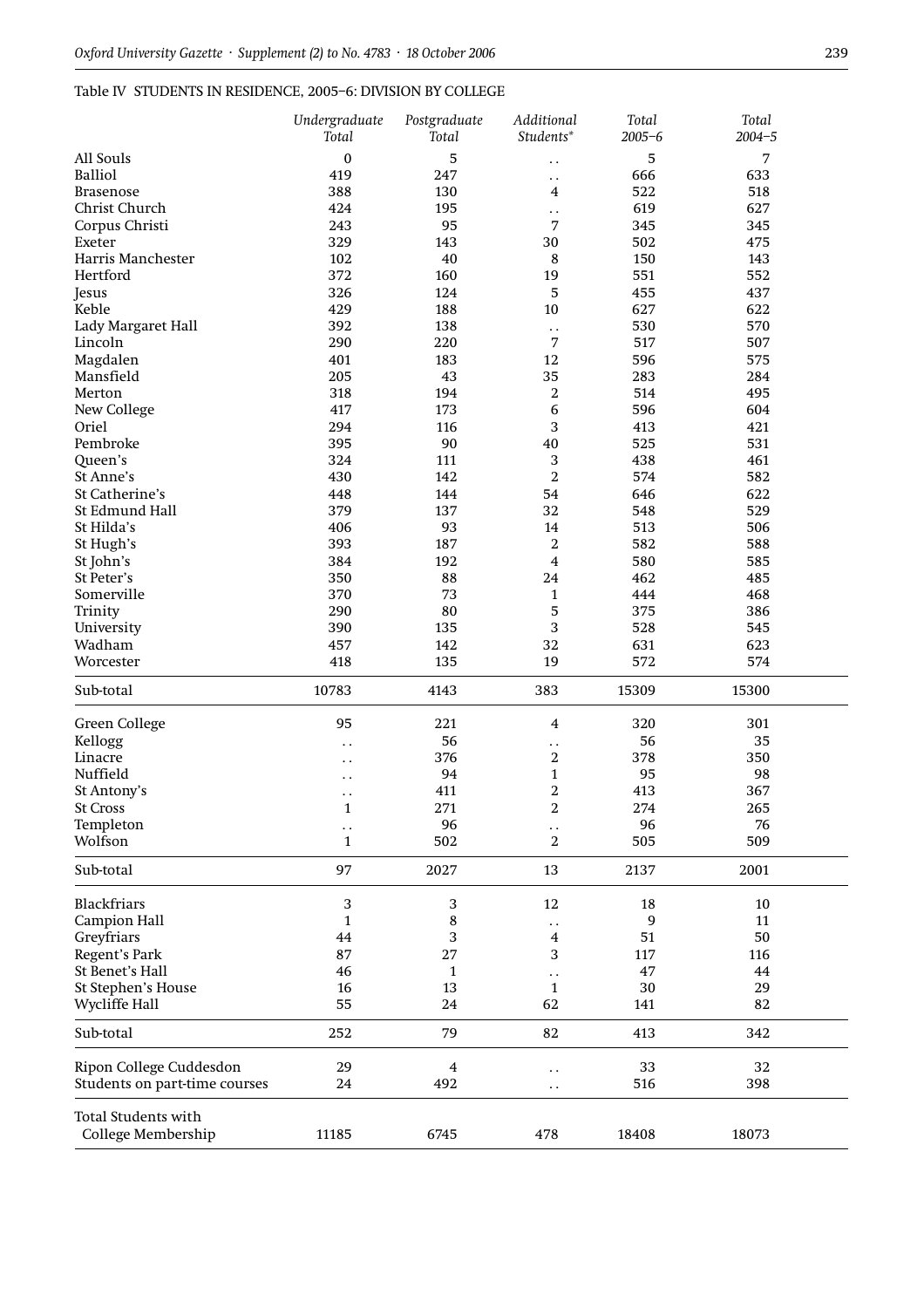| Other non-matriculated students |                        |                       |       |                         |                     |                     |  |
|---------------------------------|------------------------|-----------------------|-------|-------------------------|---------------------|---------------------|--|
|                                 | Undergraduate<br>Total | Postgraduate<br>Total | Total | Additional<br>Students* | Total<br>$2005 - 6$ | Total<br>$2004 - 5$ |  |
| Diploma in Educational Studies  | $\ddot{\phantom{0}}$   | 13                    | 13    | $\cdot$ $\cdot$         | 13                  | 31                  |  |
| <b>Recognised Students</b>      | $\cdot$ .              | 10                    | 10    | $\ddot{\phantom{0}}$    | 10                  | 9                   |  |
| Sub-total                       | $\ddot{\phantom{0}}$   | 23                    | 23    | $\ddot{\phantom{0}}$    | 23                  | 40                  |  |
| Grant Total                     | 11185                  | 6785                  | 17953 | 478                     | 18431               | 18113               |  |

#### Table IV STUDENTS IN RESIDENCE, 2005–6: DIVISION BY COLLEGE *contd.*

*Other non-matriculated students*

\* Registered Visiting Students and those matriculated in the University other than for a degree, diploma or certificate of the University (see *Examination Regulations*, 2006, pp.1092–1093 and p.1098, cl.6), and students on the Foreign Service Course.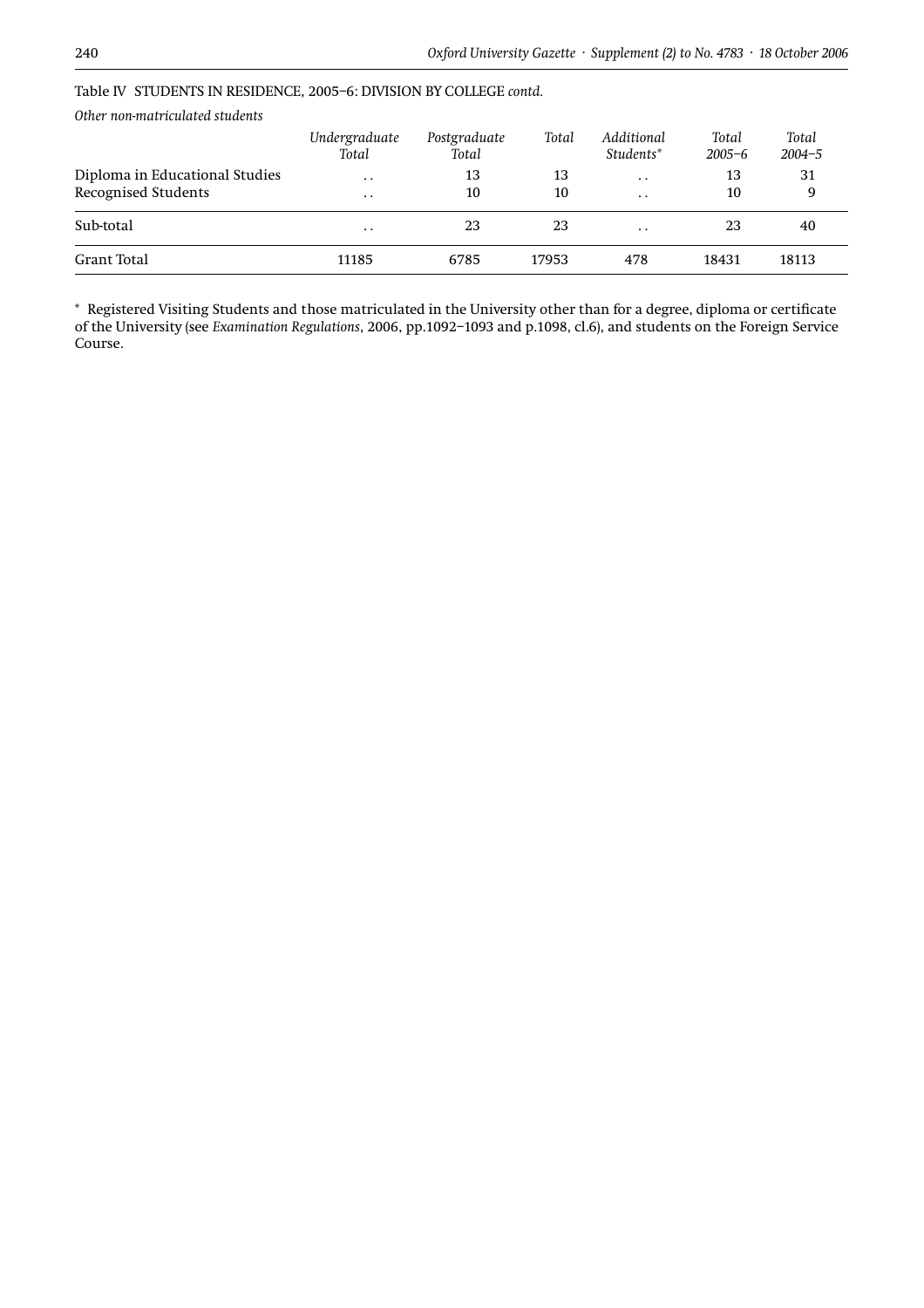|                           | ֦֧֦֧֦֧֦֧֦֧֦֧֦֧֦֧֦֧֦֧֦֧֦֧֧֧֧֧֦֧֧֧֦֧֧֧֧֧֧֧֧֧֧֝֝֝֝֝֝֝֝֝֝֜֜֜֜֓֜֓֜֜֜֜<br>֧֧֧֛֛֛֜֜֞֜֜֜ |                  |                                                                              |         |                                                                                                                                                                                                                                                                                                                                             |                                                                                  |                                                                                                   |         |                                                                |                                                                                      |         |  |
|---------------------------|----------------------------------------------------------------------------------|------------------|------------------------------------------------------------------------------|---------|---------------------------------------------------------------------------------------------------------------------------------------------------------------------------------------------------------------------------------------------------------------------------------------------------------------------------------------------|----------------------------------------------------------------------------------|---------------------------------------------------------------------------------------------------|---------|----------------------------------------------------------------|--------------------------------------------------------------------------------------|---------|--|
|                           |                                                                                  | MI 1951          | MT 1961                                                                      | MT 1971 | NT 1981                                                                                                                                                                                                                                                                                                                                     | MT 1991                                                                          | MT 2001                                                                                           | MT 2002 | MT 2003                                                        | NT 2004                                                                              | MT 2005 |  |
|                           | Agricultural and Forest Sciences (discontinued)                                  | $\overline{29}$  |                                                                              |         |                                                                                                                                                                                                                                                                                                                                             |                                                                                  |                                                                                                   |         |                                                                |                                                                                      |         |  |
|                           | Ancient and Modern History                                                       |                  | : 8                                                                          |         |                                                                                                                                                                                                                                                                                                                                             |                                                                                  |                                                                                                   |         |                                                                |                                                                                      |         |  |
| సె                        | Archaeology and Anthropology                                                     |                  |                                                                              |         |                                                                                                                                                                                                                                                                                                                                             |                                                                                  |                                                                                                   |         |                                                                |                                                                                      |         |  |
| त्त                       | Biochemistry: Part l                                                             | $\infty$         | $\frac{8}{10}$                                                               |         |                                                                                                                                                                                                                                                                                                                                             |                                                                                  |                                                                                                   |         |                                                                |                                                                                      |         |  |
| <u>io</u>                 | <b>Biological Sciences</b>                                                       |                  |                                                                              |         | $33 = 3$ $3 \cdot 2$ $3 \cdot 2$ $3 \cdot 2$ $3 \cdot 2$ $3 \cdot 2$ $3 \cdot 2$ $3 \cdot 2$ $3 \cdot 2$ $3 \cdot 2$ $3 \cdot 2$ $3 \cdot 2$ $3 \cdot 2$ $3 \cdot 2$ $3 \cdot 2$ $3 \cdot 2$ $3 \cdot 2$ $3 \cdot 2$ $3 \cdot 2$ $3 \cdot 2$ $3 \cdot 2$ $3 \cdot 2$ $3 \cdot 2$ $3 \cdot 2$ $3 \cdot 2$ $3 \cdot 2$ $3 \cdot 2$ $3 \cdot $ |                                                                                  |                                                                                                   |         |                                                                |                                                                                      |         |  |
| ଢ଼                        | Botany(discontinued)                                                             |                  |                                                                              |         |                                                                                                                                                                                                                                                                                                                                             |                                                                                  |                                                                                                   |         |                                                                |                                                                                      |         |  |
|                           | Chemistry: Part l                                                                | 100              |                                                                              |         |                                                                                                                                                                                                                                                                                                                                             |                                                                                  |                                                                                                   |         |                                                                |                                                                                      |         |  |
| ∞                         | Classical Archaeology & Ancient History                                          |                  |                                                                              |         |                                                                                                                                                                                                                                                                                                                                             |                                                                                  |                                                                                                   |         |                                                                |                                                                                      |         |  |
| ఠా                        | Classics and English                                                             |                  |                                                                              |         |                                                                                                                                                                                                                                                                                                                                             |                                                                                  |                                                                                                   |         |                                                                |                                                                                      |         |  |
|                           | Classics and Modern Languages                                                    |                  |                                                                              |         | $\colon \infty$                                                                                                                                                                                                                                                                                                                             |                                                                                  |                                                                                                   |         |                                                                |                                                                                      |         |  |
| ヨ                         | Computation/Computer Science                                                     |                  |                                                                              |         |                                                                                                                                                                                                                                                                                                                                             |                                                                                  |                                                                                                   |         |                                                                |                                                                                      |         |  |
| 2                         | <b>Economics and Management</b>                                                  |                  |                                                                              |         |                                                                                                                                                                                                                                                                                                                                             |                                                                                  |                                                                                                   |         |                                                                |                                                                                      |         |  |
| $\overline{13}$           | Engineering and Materials: Part I                                                |                  |                                                                              |         |                                                                                                                                                                                                                                                                                                                                             |                                                                                  |                                                                                                   |         |                                                                |                                                                                      |         |  |
| $\overline{4}$            | Engineering and Computer Science: Part I                                         |                  |                                                                              |         |                                                                                                                                                                                                                                                                                                                                             |                                                                                  |                                                                                                   |         |                                                                |                                                                                      |         |  |
| $\widehat{5}$             | Engineering and Economics (discontinued)                                         |                  |                                                                              |         |                                                                                                                                                                                                                                                                                                                                             |                                                                                  |                                                                                                   |         |                                                                |                                                                                      |         |  |
| ହି                        | Engineering, Economics and Management: Part I                                    |                  |                                                                              |         |                                                                                                                                                                                                                                                                                                                                             |                                                                                  |                                                                                                   |         |                                                                |                                                                                      |         |  |
| $\boldsymbol{\varSigma}$  | Engineering Science: Part I                                                      | $\mathfrak{A}$   |                                                                              |         |                                                                                                                                                                                                                                                                                                                                             |                                                                                  |                                                                                                   |         |                                                                |                                                                                      |         |  |
| $\widetilde{18}$          | English                                                                          | 176              |                                                                              |         |                                                                                                                                                                                                                                                                                                                                             |                                                                                  |                                                                                                   |         |                                                                |                                                                                      |         |  |
| $\widehat{9}$             | English and Modern Languages                                                     |                  |                                                                              |         | $\therefore$ $\therefore$ $\omega \sim \frac{3}{2}$ $\frac{3}{2}$ $\therefore$ $\frac{3}{2}$ $\frac{3}{2}$ $\therefore$ $\frac{3}{2}$ $\frac{3}{2}$ $\frac{4}{2}$ $\frac{3}{2}$ $\frac{3}{2}$ $\therefore$                                                                                                                                  |                                                                                  |                                                                                                   |         |                                                                |                                                                                      |         |  |
| $\widehat{20}$            | European and Middle Eastern Languages                                            |                  |                                                                              |         |                                                                                                                                                                                                                                                                                                                                             |                                                                                  |                                                                                                   |         |                                                                |                                                                                      |         |  |
| $\widehat{\pi}$           | Experimental Psychology                                                          |                  |                                                                              |         |                                                                                                                                                                                                                                                                                                                                             |                                                                                  |                                                                                                   |         |                                                                |                                                                                      |         |  |
| 22)                       | Geography                                                                        | : $\frac{4}{7}$  |                                                                              |         |                                                                                                                                                                                                                                                                                                                                             |                                                                                  |                                                                                                   |         |                                                                |                                                                                      |         |  |
| 23)                       | Geology/Earth Sciences                                                           | $\sim$           |                                                                              |         |                                                                                                                                                                                                                                                                                                                                             |                                                                                  |                                                                                                   |         |                                                                |                                                                                      |         |  |
| 24)                       | History of Art                                                                   |                  |                                                                              |         |                                                                                                                                                                                                                                                                                                                                             |                                                                                  |                                                                                                   |         |                                                                |                                                                                      |         |  |
| (25)                      | Human Sciences                                                                   |                  |                                                                              |         |                                                                                                                                                                                                                                                                                                                                             |                                                                                  |                                                                                                   |         |                                                                |                                                                                      |         |  |
| 26)                       | lurisprudence                                                                    | 183              |                                                                              |         |                                                                                                                                                                                                                                                                                                                                             |                                                                                  |                                                                                                   |         |                                                                |                                                                                      |         |  |
| $\widetilde{\Sigma}$      | Literae Humaniores                                                               | 132              |                                                                              |         |                                                                                                                                                                                                                                                                                                                                             |                                                                                  |                                                                                                   |         |                                                                |                                                                                      |         |  |
| 28)                       | Materials, Economics and Management: Part 1                                      |                  |                                                                              |         |                                                                                                                                                                                                                                                                                                                                             |                                                                                  |                                                                                                   |         |                                                                |                                                                                      |         |  |
| (62)                      | Mathematics                                                                      | : $\overline{5}$ |                                                                              |         |                                                                                                                                                                                                                                                                                                                                             |                                                                                  |                                                                                                   |         |                                                                |                                                                                      |         |  |
| $\widehat{50}$            | Mathematics and Computation/Computer Science                                     |                  |                                                                              |         |                                                                                                                                                                                                                                                                                                                                             |                                                                                  |                                                                                                   |         |                                                                |                                                                                      |         |  |
| 31)                       | Mathematics and Philosophy                                                       |                  |                                                                              |         |                                                                                                                                                                                                                                                                                                                                             |                                                                                  |                                                                                                   |         |                                                                |                                                                                      |         |  |
| (32)                      | Mathematics and Statistics                                                       |                  |                                                                              |         |                                                                                                                                                                                                                                                                                                                                             |                                                                                  |                                                                                                   |         |                                                                |                                                                                      |         |  |
| (33)                      | Medical Sciences (inc. Preclinical Medicine)                                     |                  |                                                                              |         |                                                                                                                                                                                                                                                                                                                                             |                                                                                  |                                                                                                   |         |                                                                |                                                                                      |         |  |
| $\mathfrak{B}$            | Metallurgy and Science of Materials: Part I                                      |                  |                                                                              |         |                                                                                                                                                                                                                                                                                                                                             |                                                                                  |                                                                                                   |         |                                                                |                                                                                      |         |  |
| $\overline{35}$           | History                                                                          | 940              |                                                                              |         |                                                                                                                                                                                                                                                                                                                                             |                                                                                  |                                                                                                   |         |                                                                |                                                                                      |         |  |
| $\widetilde{3}$           | <b>History and Economics</b>                                                     |                  |                                                                              |         |                                                                                                                                                                                                                                                                                                                                             |                                                                                  |                                                                                                   |         |                                                                |                                                                                      |         |  |
| $\widetilde{\mathcal{E}}$ | History and English                                                              |                  |                                                                              |         |                                                                                                                                                                                                                                                                                                                                             |                                                                                  |                                                                                                   |         |                                                                |                                                                                      |         |  |
| (38)                      | History and Modern Languages                                                     |                  | ះដង : : : : : : : : : : : ag : :       an : : 3 ឌ : : ដ : : :     ag : : : : | 98.38:9 | ឌន្លួង :ង :                                                                                                                                                                                                                                                                                                                                 | ା ଅା ମୁଖି । ସେ ମା ରେ ଅ ମୁଖି କୁ ମୁଖି ଅ ସି ଅ ମୁଖି । ସିଥି ମା ରେ ଅ ମା ମା ରେ କେ ମା ମା | ୍ର୍ୟାଚ୍ଚ୍ଚାମିକ୍ ସ୍କାର୍ଥି ଏକ୍ ସେ ସିଥି ଏକ୍ ସିମ୍ବା କେ ସିଥି ଏହି ସେ ଓ ଏକ୍ ସିଥି ଏକ୍ ସିଥି ଏକ୍ ସେ ସିଥି ଏକ |         | ះឧឌននា ខ្ទើមដងនេសក្នុងនិងស្ទឹងស្ទឹងនេស្ត នៅនិង ស្ទឹងស្ទឹងស្ទឹង | ៈ ង ដ ន ន ៖ ជួ ដ ២ ដ ន ន – ៧ ៖ ជ ម្ជ ន្ត ឯ ១ ន ន ដ ១ ន ន្ត ដ . ស ជ ដ ន ដ ន ដ ។ ដ ន ន |         |  |
| 39)                       | <b>History and Politics</b>                                                      |                  |                                                                              |         |                                                                                                                                                                                                                                                                                                                                             |                                                                                  |                                                                                                   |         |                                                                |                                                                                      |         |  |

Table V NUMBER OF UNDERGRADUATES MATRICULATING TO READ FOR FIRST DEGREES<br>Undergraduates reading for Honour Schools